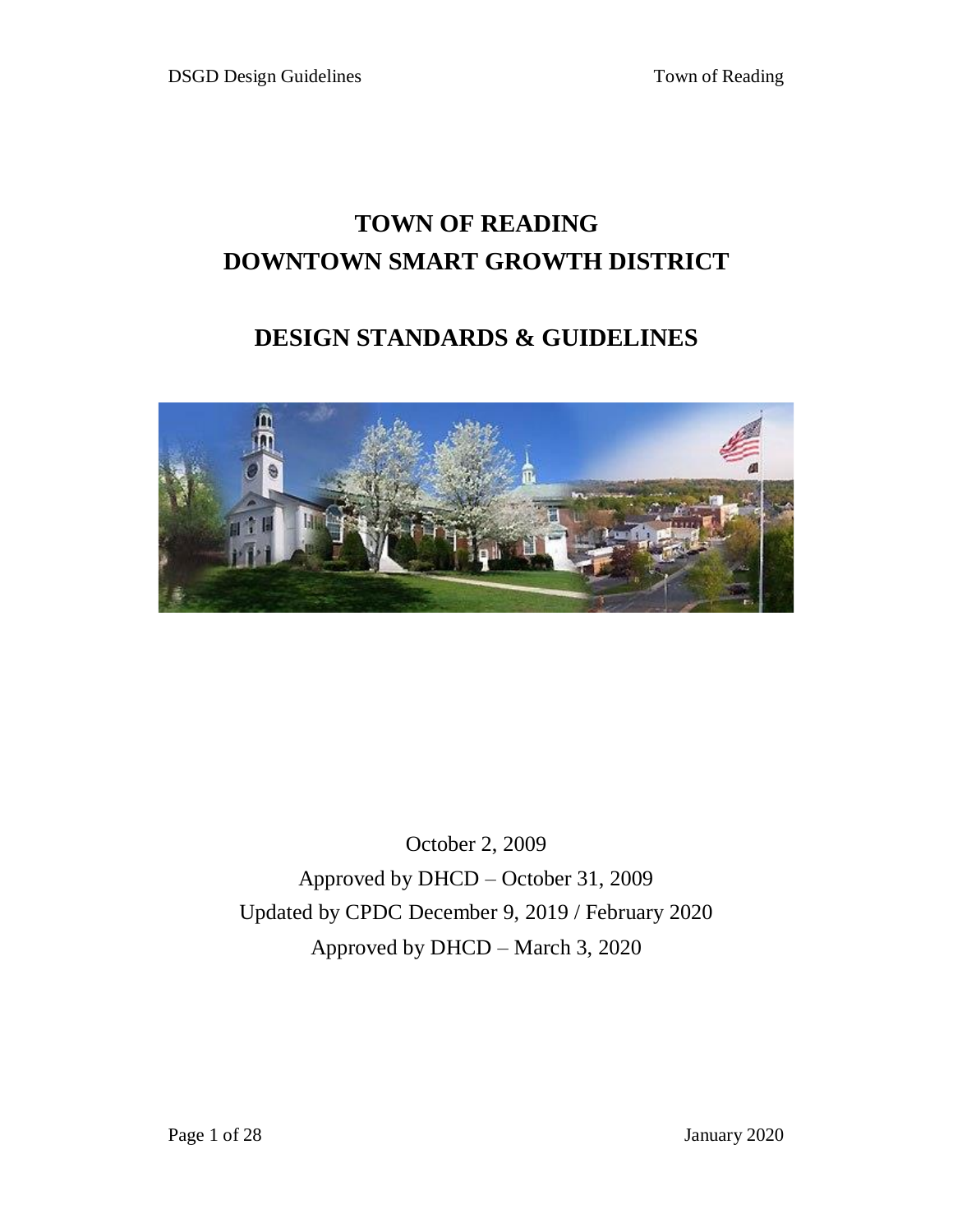#### **TABLE OF CONTENTS**

- 1. Introduction
- 2. Purpose
- 3. Applicability
- 4. Definitions
- 5. Application Requirements
- 6. Guiding Principles
	- 6.1 Neighborhood Character and Historical Context
	- 6.2 Mixed Use Development 6.3 Human Scale Design to Enliven Downtown 6.4 Connectivity and Relationship to Surrounding Neighborhoods
	- 6.5 Streetscape Character and Landscape Elements
	- 6.6 Smart Growth and Sustainable Development
- 7. Building Design Standards
	- 7.1 Massing
	- 7.2 Appearance
	- 7.3 Entries
	- 7.4 Fenestration
	- 7.5 Materials
- 8. Site Design Standards
	- 8.1 Sidewalks
	- 8.2 Driveways and Parking
	- 8.3 Landscaping
	- 8.4 Lighting
	- 8.5 Utility Areas and Utilities
	- 8.6 Drainage and Storm Water Management
- 9. Signage Design Standards
	- 9.1 Exterior Signs
	- 9.2 Primary Storefront Sign
	- 9.3 Storefront Cantilevered Sign
	- 9.4 Awnings
	- 9.5 Prohibited Sign Types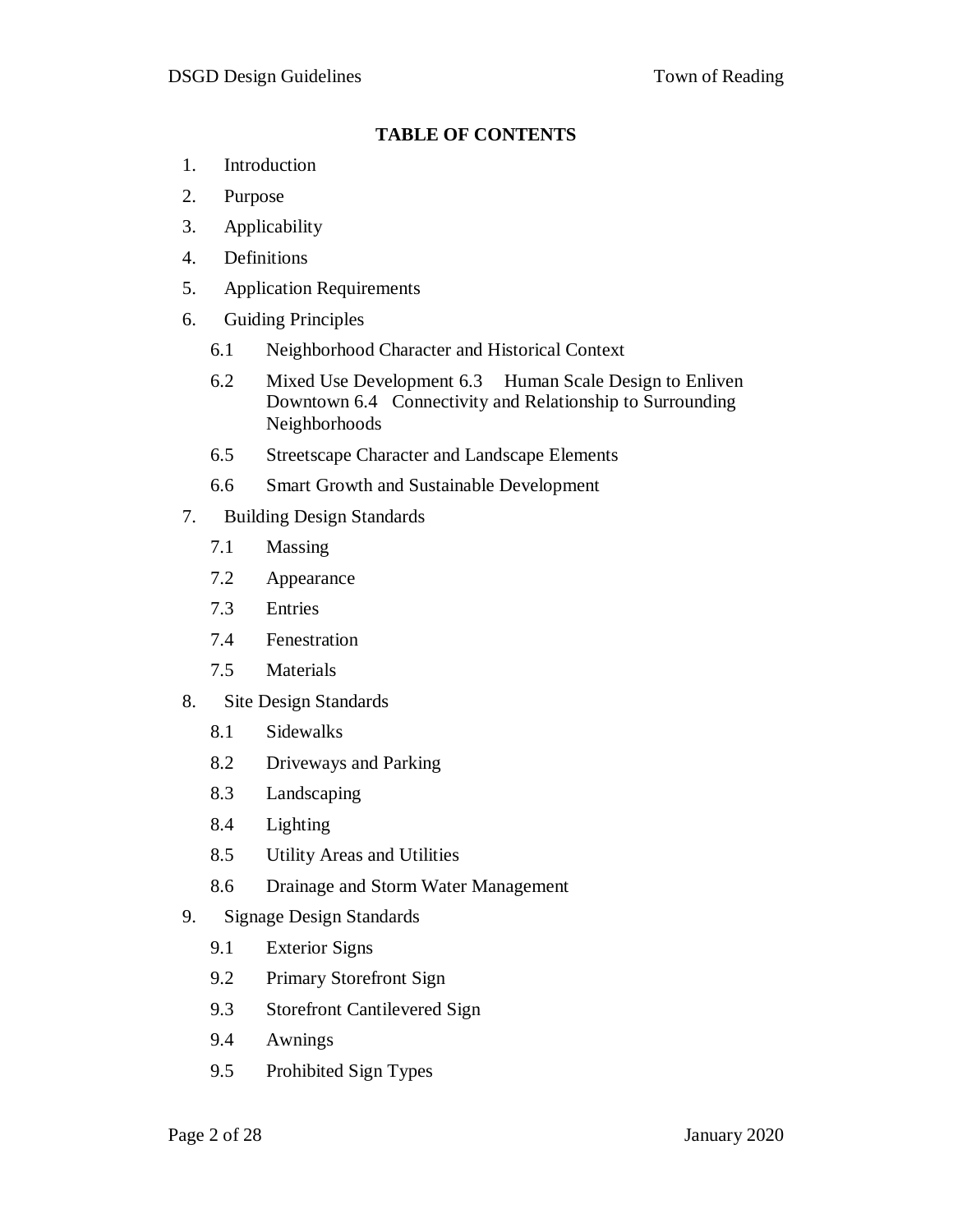- 10. Additional Considerations for District Edges and Transitional Areas
	- 10.1 Purpose of Section 10.0
	- 10.2 Definitions
	- 10.3 Applicability
	- 10.4 Design Principles
	- 10.5 Design Considerations for Transitional Areas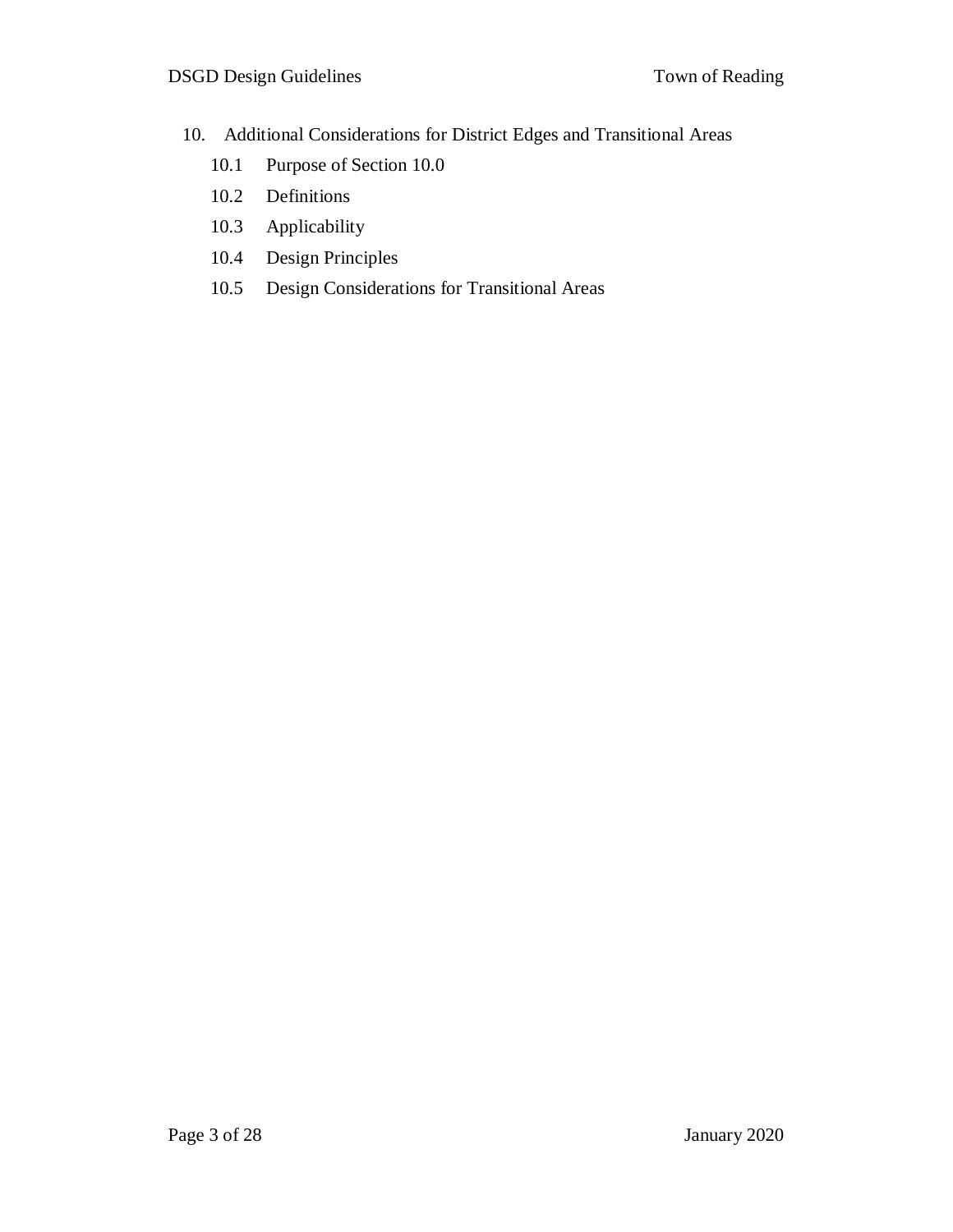## **1. INTRODUCTION**

These Design Standards and Guidelines complement the Town of Reading Zoning Bylaw (ZBL) Section 10.5, and establish the design requirements for development within the Downtown Smart Growth District (DSGD).

## **2. PURPOSE**

The Design Standards and Guidelines include both binding design standards for compliance and non-binding guiding principles. The Design Guidelines shall be used by the CPDC in their review and consideration of development proposals pursuant to ZBL Section 10.5.

## **3. APPLICABILITY**

These Design Standards and Guidelines apply to all proposed development within the Downtown Smart Growth District that is subject to Plan Approval under the provisions of ZBL Section 10.5.

The CPDC, at its discretion, can approve reasonable and justifiable minor deviations from the Design Standards if, in its opinion, such deviations contribute to the goals articulated in Section 6 more effectively than literal compliance with specific requirements. Applicants should clarify how proposed deviations further the goals of the Town as defined by the Guiding Principles.

These Design Standards do not exempt applicants from obtaining all required permits and complying with all applicable building codes, laws, and regulations in force.

#### **4. DEFINITIONS**

Definitions in ZBL Section 10.5.2 apply to these Design Standards and Guidelines. Where referenced, the Primary Commercial Streets in the DSGD shall be Main Street, Haven Street and High Street.

## **5. APPLICATION REQUIREMENTS**

Application for development within the District shall comply with the application requirements set forth in the Downtown Smart Growth District Bylaw (Reading Zoning Bylaw Section 10.5) and shall include all information noted below:

- a. Completed application form and application fee.
- b. Development narrative including all uses, breakdown of square footage for each use, number of housing units and zoning summary.
- c. Locus map with lot identification.
- d. Existing site plan, including all existing structures, trees, topography, and easements, prepared by a licensed surveyor.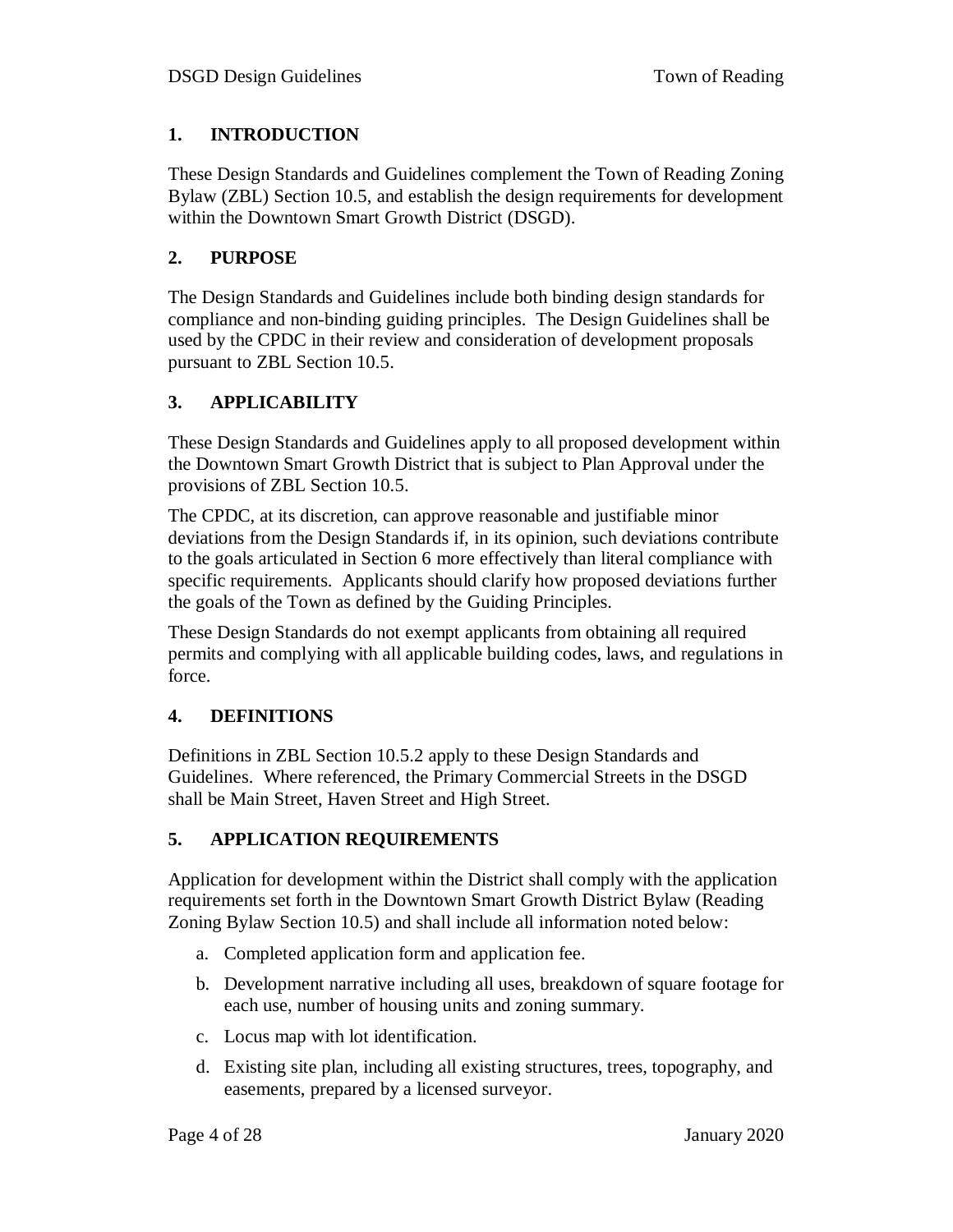- e. Certified list of abutters signed by the Town Assessor, including two sets of stamped and addressed envelopes to all abutters.
- f. Photos of adjacent properties and other properties impacted by the development project.
- g. Proposed site plans, indicating project boundaries, building footprints, onsite and remote parking areas (where applicable), drainage, and topography. All plans shall be prepared by a professional engineer.
- h. Proposed architectural plans, including floor plans for all levels including the roof, and building elevations for all sides including courtyards and interior lot elevations. All plans shall be prepared and stamped by a registered architect.
- i. Landscape plan showing existing and proposed landscaping.
- j. Massing perspective sketches or renderings illustrating the key elements of the development proposal within its context
- k. Proposed exterior lighting plan with photometric information
- l. Proposed storm water management plan with rainwater calculations, and O&M Plan.
- m. Parking Plan, including utilization of municipal lots, on-street parking, and shared parking arrangements, detailing on- and/or off-site accommodations to address the parking needs for proposed commercial spaces and employees
- n. Traffic Study that accounts for all recently approved commercial, mixeduse and multi-family housing projects in and within a half-mile radius of the Downtown Smart Growth District
- o. Shadow Studies, if required pursuant to Section 10.5.5 herein
- p. Sample boards and color palettes for all exterior building materials
- q. Evidence that the Development Project complies with the cost and eligibility requirements of Reading Zoning Bylaw Section 10.5.10.
- r. Development Project plans that demonstrate compliance with the design and construction standards of Reading Zoning Bylaw Section 10.5.10.3.
- s. A form of the Affordable Housing Restriction that satisfies the requirements of Reading Zoning Bylaw Section 10.5.10.5.

The documents shall clearly differentiate between existing and proposed work by use of screened lines or color. Changes and revisions to subsequent submittals shall be prominently noted.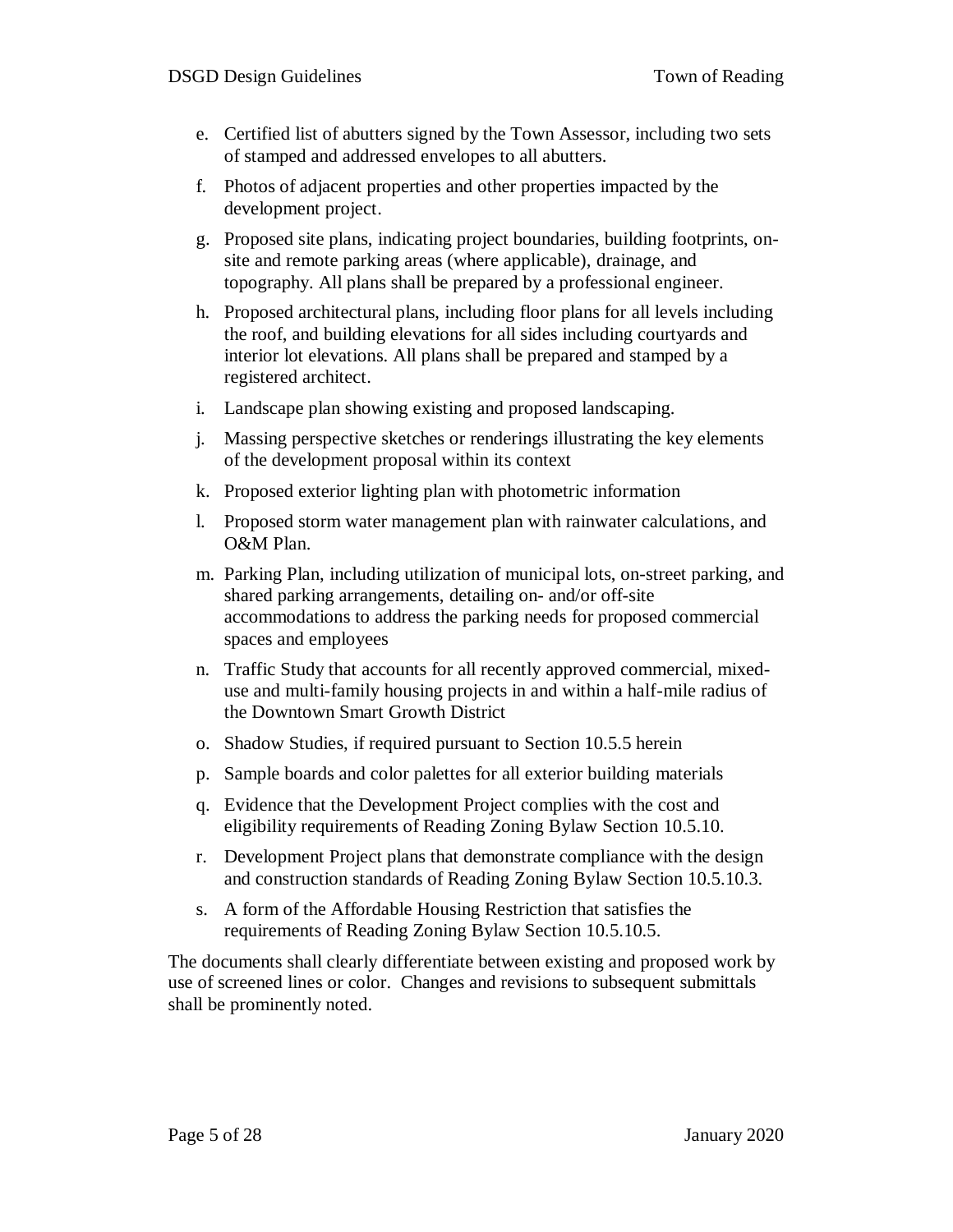## **6. GUIDING PRINCIPLES**

## **6.1 Neighborhood Character & Historic Context**

These Design Standards and Guidelines are intended to serve as a guide to facilitate development that will enhance the character of the downtown. The creative use of forms, materials and unique uses that give vitality to Reading's Downtown is encouraged. Legibility of spaces is especially encouraged to clearly define the public, semi-public, semi-private, and private zones; residential, retail, commercial and public uses; usable open spaces and enclosed building volumes; and vehicular and pedestrian areas.

New development should be compatible with nearby buildings and streetscape patterns, and should be designed to reflect the traditional New England vernacular. The design of buildings within the DSGD should capture this varied approach to design while remaining true to historic New England form. When complete, the DSGD should appear to be a  $21<sup>st</sup>$  Century New England Village with roots in traditional New England architectural style. Where appropriate, buildings are encouraged to be next to the sidewalk to reinforce the street line. Locating buildings along the street line creates an intimately scaled rhythm of façade features.

In addition, the adaptive reuse of historic buildings is encouraged. Contemporary design for alterations and additions to existing properties should not be discouraged when such alterations and additions do not destroy significant historical, architectural or cultural material, and when such design is compatible with the surrounding environment. The industrial history of the DSGD as well as the commuter rail station can be considered a suitable source for design inspiration.

## **6.2 Mixed Use Development**

Downtown Reading has historically contained a mix of uses: residential, office, retail, mass-transit, and governmental. The DSGD is envisioned to enhance the historic mix of uses, and to complement the residential land uses in design and scale. New mixed-use development should contribute to the overall mix of uses within the District, support architectural design that marks Reading's identity, and respect existing single-family, 2-family and 3-family residential uses without unduly encroaching upon them.

Mixed use development promotes a neighborhood or community focal point. It further allows for a mix of housing types and sizes that accommodate households of a broad range of ages, sizes, incomes and physical abilities. To encourage creative design and dynamic neighborhoods, housing may be provided adjacent to or above commercial uses such as shops or offices.

New residences, restaurants, and commercial development will bring people to downtown to shop, live, work, and engage in civic and cultural activities. Mixeduse development will add to the employment, residential, commercial and cultural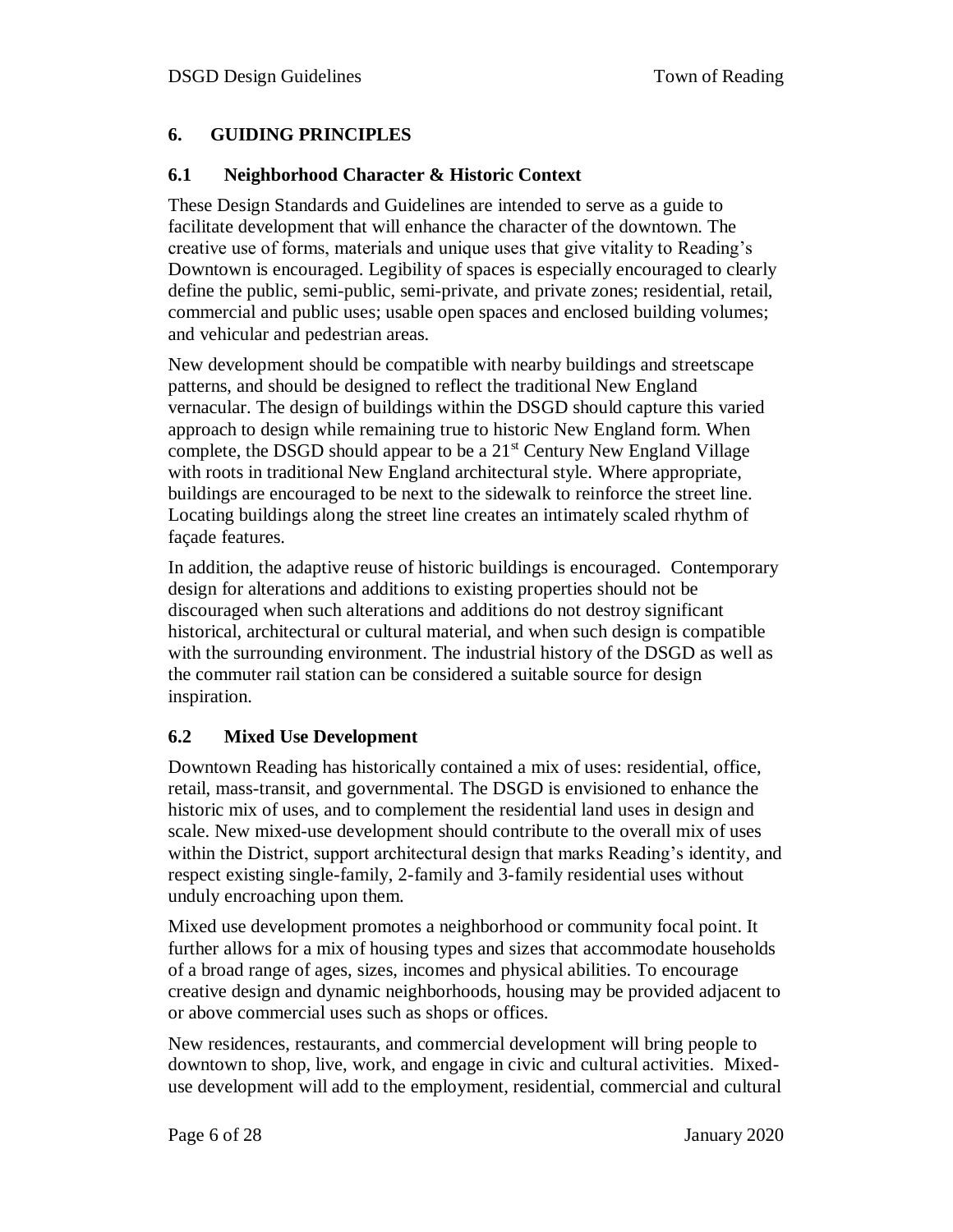opportunities that enrich downtown Reading and create the livable and vibrant environs that the "Smart Growth" District is intended to promote.

In the DSGD the Primary Commercial streets shall be Main, Haven, and High.

## **6.3 Human Scale Design to Enliven Downtown**

The DSGD is intended to encourage compact developments in order to promote a more efficient use of land, reduce dependency on vehicles for travel, and reduce the costs of providing public infrastructure and services. Development should be designed for the human scale, accounting for the relationship between the dimensions of the human body and the proportion of traveled ways, public spaces and buildings. Design should consider how various site features relate to the pedestrian, and should include paths and destinations and comfortable seating areas spaced periodically within walking distance of one another. The height of buildings, the design of street lights and signs, sidewalks, and other features should be determined based on what will create a pleasant environment for the pedestrian at the street level.

Individual site design should create identifiable and practical hierarchies among site elements such as building types, uses, landscape and streetscape treatments, and open spaces. Buildings and ground floor uses should be oriented toward the street, and entrances and outdoor amenity spaces are intended to invite and engage the public. Each Development Project should contribute to the successive increase in active and shared outdoor spaces within the DSGD, providing a clear purpose of social and community interaction, and fostering participation in civic activities.

#### **6.4 Connectivity and Relationship to Surrounding Neighborhoods**

A primary goal of the DSGD is to provide a broad range of residential housing types at moderate density in or close to the downtown to support local businesses in terms of customers and employment base. Increased density is incorporated in a variety of development forms ranging from townhouses to multi-family buildings and mixed-use developments. These building types and development forms are also intended to provide a positive transitional area for surrounding neighborhoods and to avoid abrupt transitions where possible. Overall site design should account for and include sensible and anticipated architectural transitions between the adjacent property uses. Surrounding neighborhoods should also be protected from unwanted traffic and visual intrusion, and negative impacts to the pace and scale of their environments.

The DSGD should provide an interconnected network of circulation systems that facilitate walking, bicycling, and driving within the downtown and surrounding neighborhoods. Streets should be designed to establish a satisfactory level of service for vehicular travel, and promote the safe and efficient use of different transportation modes. A connected street pattern should limit the need for deadend streets in order to create multiple routes for pedestrians, bicyclists, and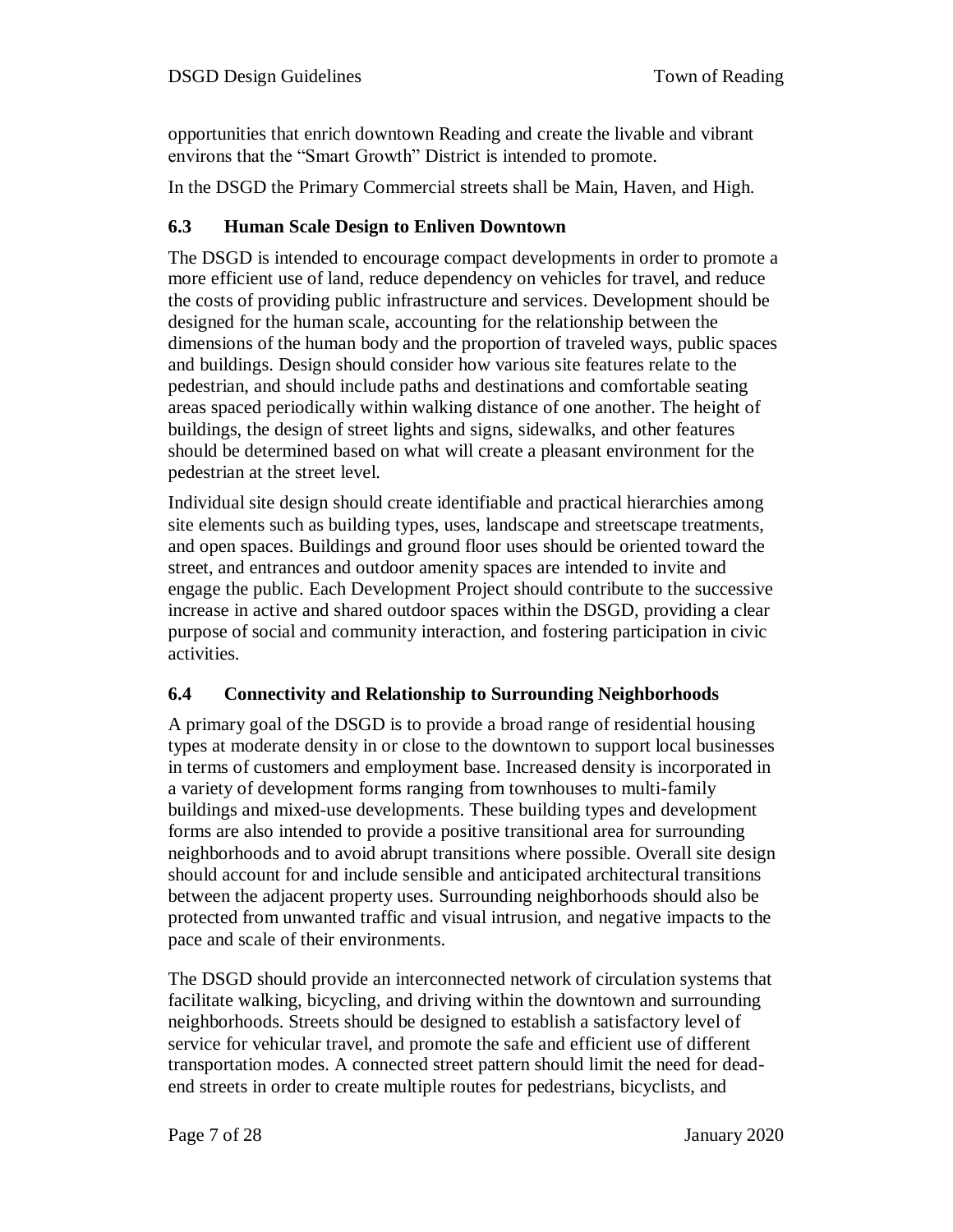motorists. Private networks of sidewalks and bikeways should complement the public street network, and the overall transportation network should invite and encourage pedestrian activity. Streets should be narrow and should incorporate "traffic calming" techniques, such as differentiated paving, smaller turning radii, and/or street trees, to slow traffic speed and promote pedestrian safety. Such measures may include, but not be limited to: signage, streetscape material changes, raised sidewalks and crossings, and access restrictions.

## **6.5 Streetscape Character and Landscape Elements**

A basic principal of design applicable to the DSGD is the inclusion of prominent, attractive gateway treatments. Design should consider the initial visual impression of the site for people driving or walking to and from the DSGD including from Main Street, the downtown core, and surrounding neighborhoods. The street network, sight lines, mix of uses, public spaces, signage, building height, materials, lighting, landscaping, and setbacks/step-backs should be chosen to create and reinforce a specific sense of place for gateway areas.

Landscaping and streetscaping should be arranged in such a way as to act as a unifying element between buildings, sidewalks, streets, pathways and public spaces. Special attention should be given to street trees which in general should be located between the curb and sidewalk and should be continuous except where the design of adjacent public spaces supports an exception.

Overall composition and location of landscaping should complement the scale of a Development Project and its surroundings. In general, larger, well-placed contiguous planting areas are preferred to smaller, disconnected areas. Smaller landscaped areas and open spaces should be integrated throughout a Development Project with an emphasis on functionality.

## **6.6 Smart Growth and Sustainable Development**

Many Smart Growth and Sustainable Development principles are inherent to the overall DSGD, such as pedestrian-oriented design, traditional neighborhood development, and efficiency of building systems. Development Projects should protect and enhance the overall health, natural environment, and quality of life in our community. Both site design and construction of buildings should result in efficient use, reuse, and recycling of resources.

Sustainable construction techniques and materials should be incorporated into new construction in the DSGD. Renovation or adaptive reuse of existing buildings should seek to sensitively improve energy efficiency and reduce water use within building components and systems. Low Impact Development (LID) techniques are encouraged, where possible and as is practical, to reduce the concentration of stormwater runoff and maintain existing stormwater flows, reuse roof drainage, and minimize runoff from hardscaped areas.

The Town of Reading supports design and planning approaches that adhere to the principles of Smart Growth and Sustainability and offer measurable long-term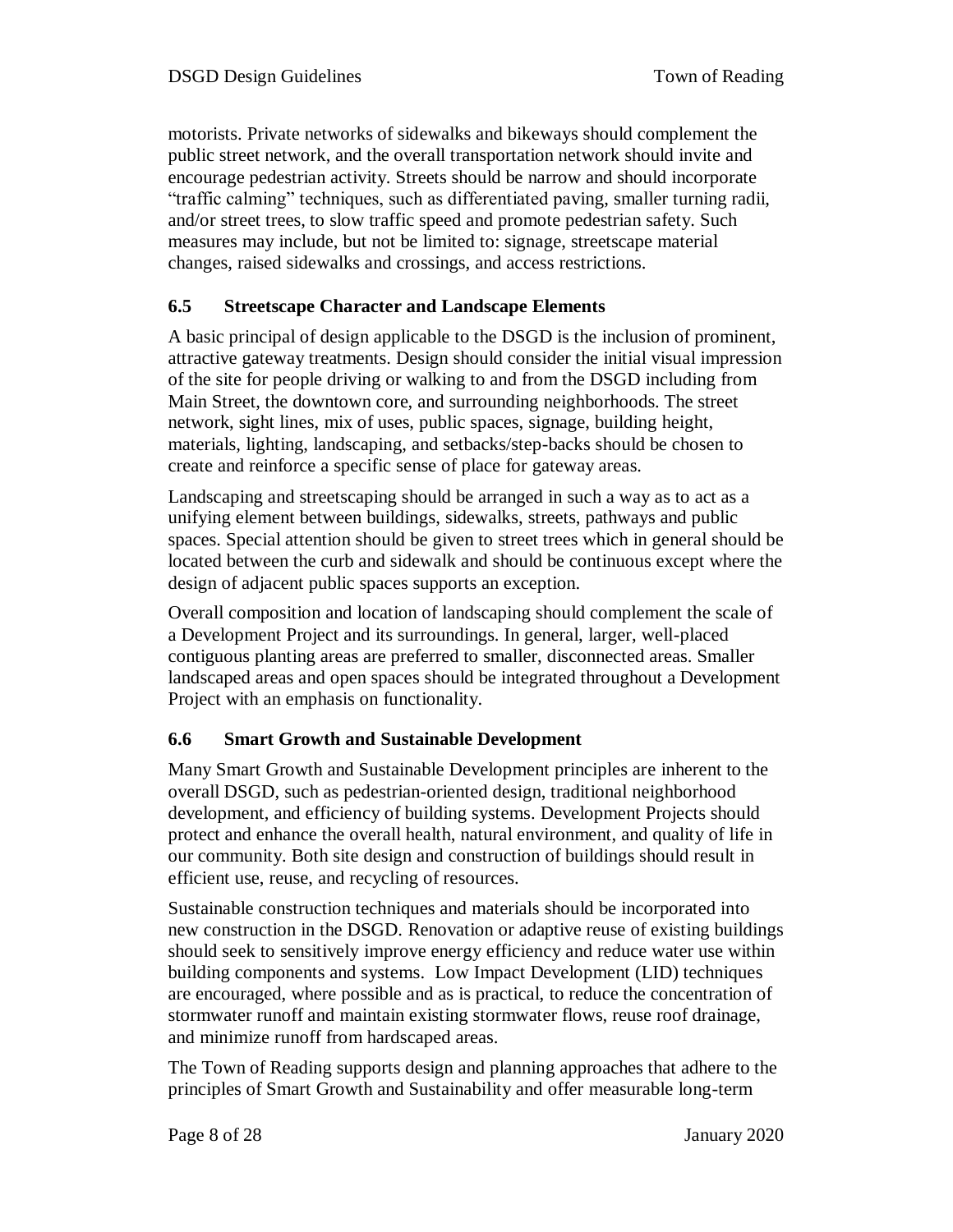benefits. The CPDC will highly favor projects that intend to seek certification under, or that strive to achieve the goals of, the Leadership in Energy and Environmental Design (LEED) Green Building Rating System and the LEED-Neighborhood Development Rating System.

In addition, the CPDC encourages applicants and property owners to work cooperatively to pursue "creative re-parcelization" where it would benefit the overall success of the downtown. This could include assembly of multiple parcels into single ownership, forming a partnership between multiple landowners, and land swaps between landowners, including the Town.

## **7. BUILDING DESIGN STANDARDS**

## **7.1 Massing**

7.1.1 Front Façade Setback

A minimum of 60% of front facades at ground level shall be located at the minimum setback line to reinforce the street line. When the space between the façade and setback line is specifically designed for pedestrian uses, such as outdoor dining, the maximum setback shall be permitted. Stepped back portions of the front façade at ground level are encouraged to articulate entries and provide variety.

7.1.1.1 – The 60% of front facades located at the minimum setback line does not need to be continuous and can be an aggregate total.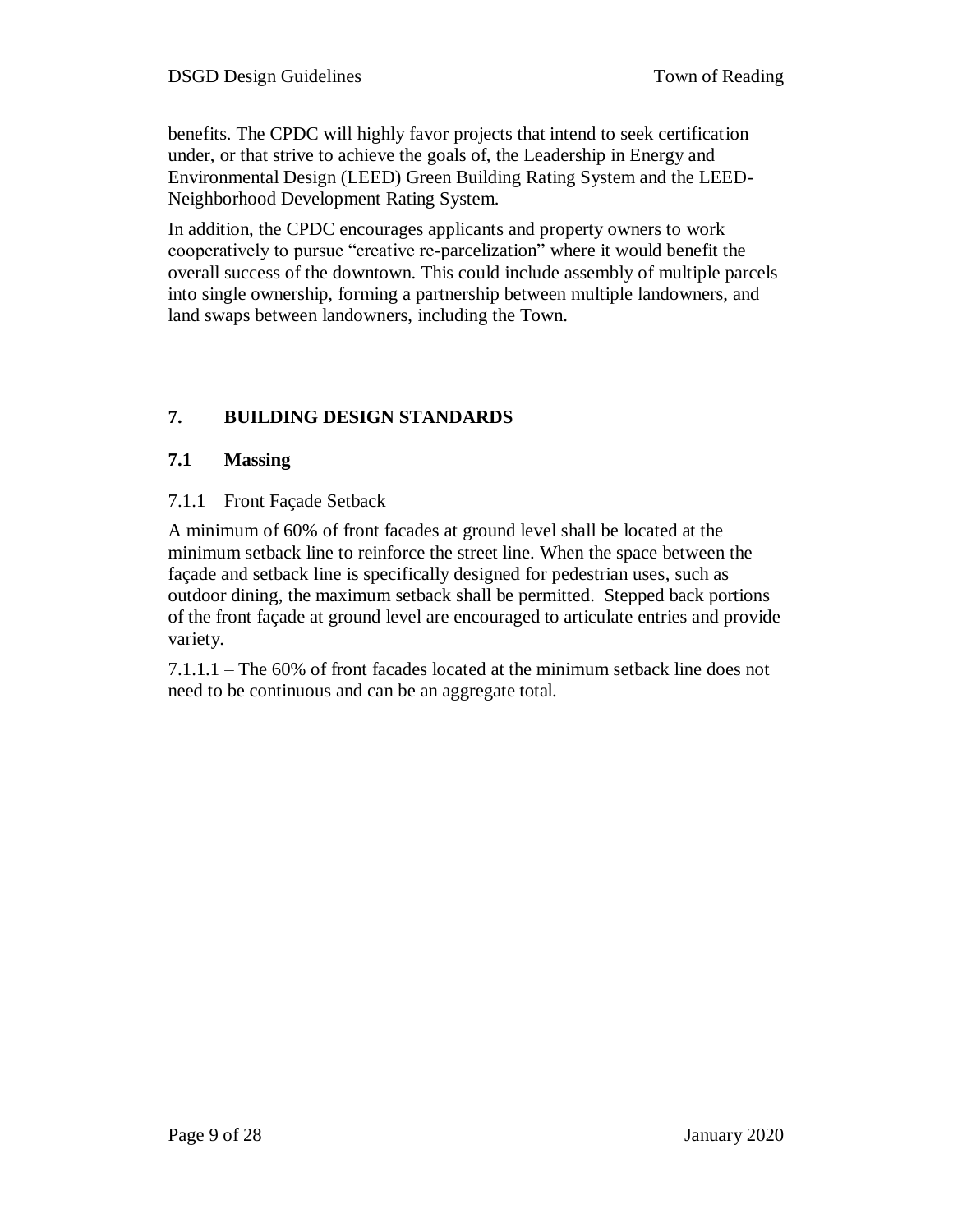7.1.1.2 – Stepped back portions do not need to be under cover of the upper level floors.



**Figure 7.1.1 Front Façade Setback**

7.1.1.3 This requirement may be waived for the appropriate ground level uses and building design.

#### 7.1.2 Building Step-Back Requirements

The front and rear facades of four-story buildings shall step back a minimum of five (5) feet from the primary building face at either the second or fourth floor levels over 50% of their length (Diagrams A and B below), or alternative strategies for scaling the building height to the pedestrian must be offered. Where buildings are directly abutting a Residential District, the side yard or rear yard step-back shall be such that the maximum building envelope is bounded by a line projected from the property line at a 2 to 1 ratio (63.4°) (Diagram C below). Where buildings are directly abutting a single-family, 2-family or 3-family residential use, the side yard or rear yard step-back shall be at the 2<sup>nd</sup> or 3<sup>rd</sup> floor and shall be a minimum of ten (10) feet (Diagram D below).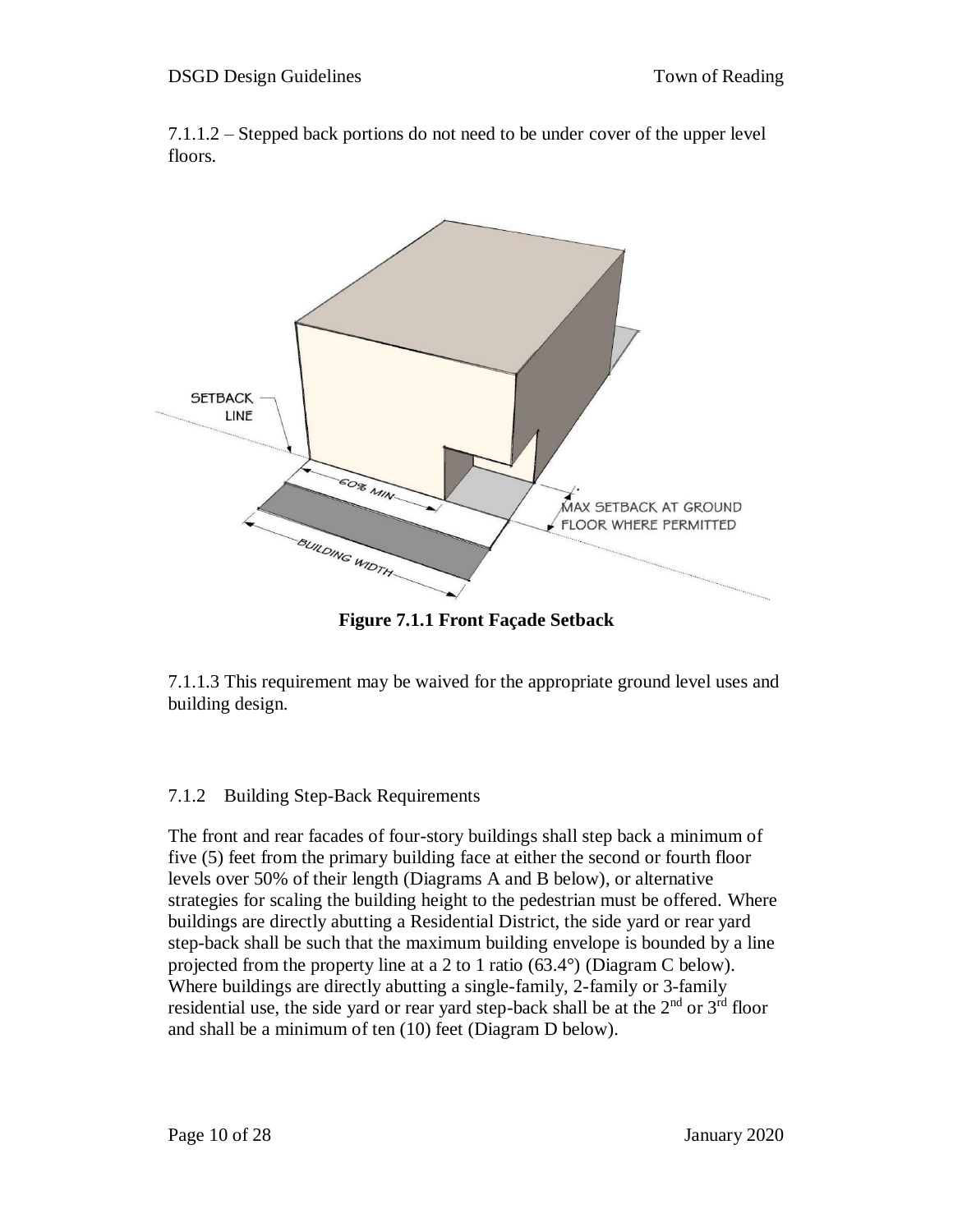

**Figure 7.1.2 Building Step-Back Requirements**

7.1.3 Mixed use buildings shall use proportions – a dominant horizontality for commercial, and a dominant verticality for residential – to give legibility to building uses.

7.1.4 Special functions with public significance such as theaters, educational uses, and exhibition spaces, shall be differentiated in form to articulate their role in the downtown environment.

#### **7.2 Appearance**

7.2.1 Projecting bays, recesses, and cornices are encouraged at all floor levels to define proportions noted above. Building façades over 40' in length are required to have a change in plane articulated by projecting or recessed bays, balconies, or setbacks. Building facades directly abutting single-family, 2-family and 3-family

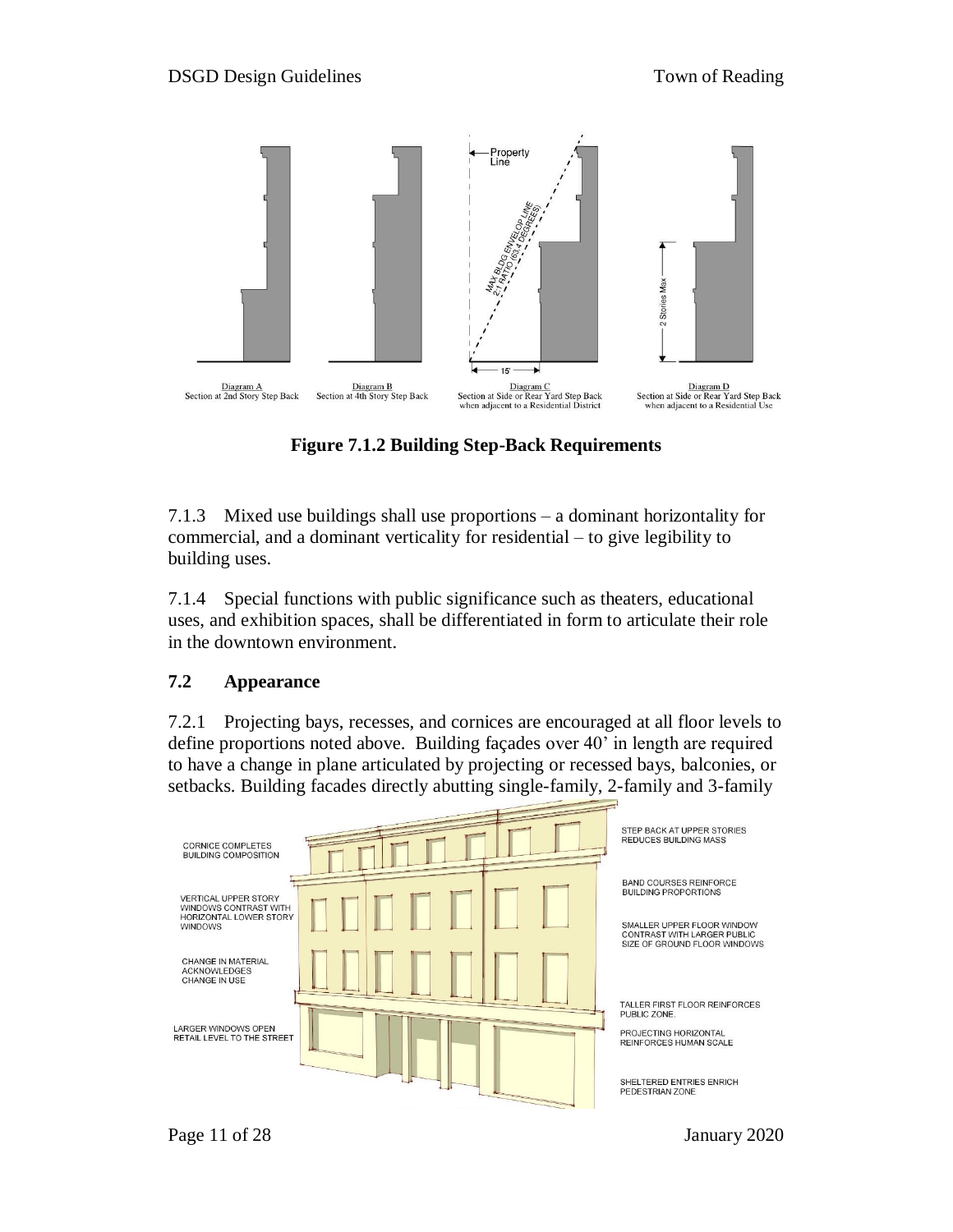residential uses shall incorporate elements with proportions appropriate to the scale of the neighborhood.

#### **Figure 7.2.1**

7.2.2 Horizontal elements such as belt courses, projecting cornices, canopies, and step backs should be combined with vertical elements such as recesses, projecting bays, parapets and vertically aligned windows, to create facades that may evoke but do not imitate the historic buildings of Reading. Projected elements 2 feet and less may be located within the setback areas. Projections into the public right-of-way shall comply with the requirements of the Massachusetts State Building Code 780 CMR.

7.2.3 Façade elements shall continue around to all sides of buildings visible from the street, and, as appropriate, to all sides of buildings that face directly abutting single-family, 2-family and 3-family residential uses. Elements can be simplified at the rear of buildings to clarify a front/back hierarchy.

7.2.4 Rooftop mechanical equipment shall be set back from building facades so that it is not visible from street views or directly abutting residential properties, screened from view behind parapets or enclosed within architectural elements that integrate it into the building design. Screening elements shall incorporate sound control devices or construction that mitigates equipment noise. Roofs shall not be visible from street views, except that mansard roofs may be used at the top floor of three- or four-story buildings, and sloped roofs shall be permitted for residential-only projects. For any building, the roof shall not exceed the walls in respective visible proportion from the street views.



AVOID ROOF VISUAL EMPHASIS EQUAL TO OR GREATER THAN THAT OF THE WALL

**Figure 7.2.4**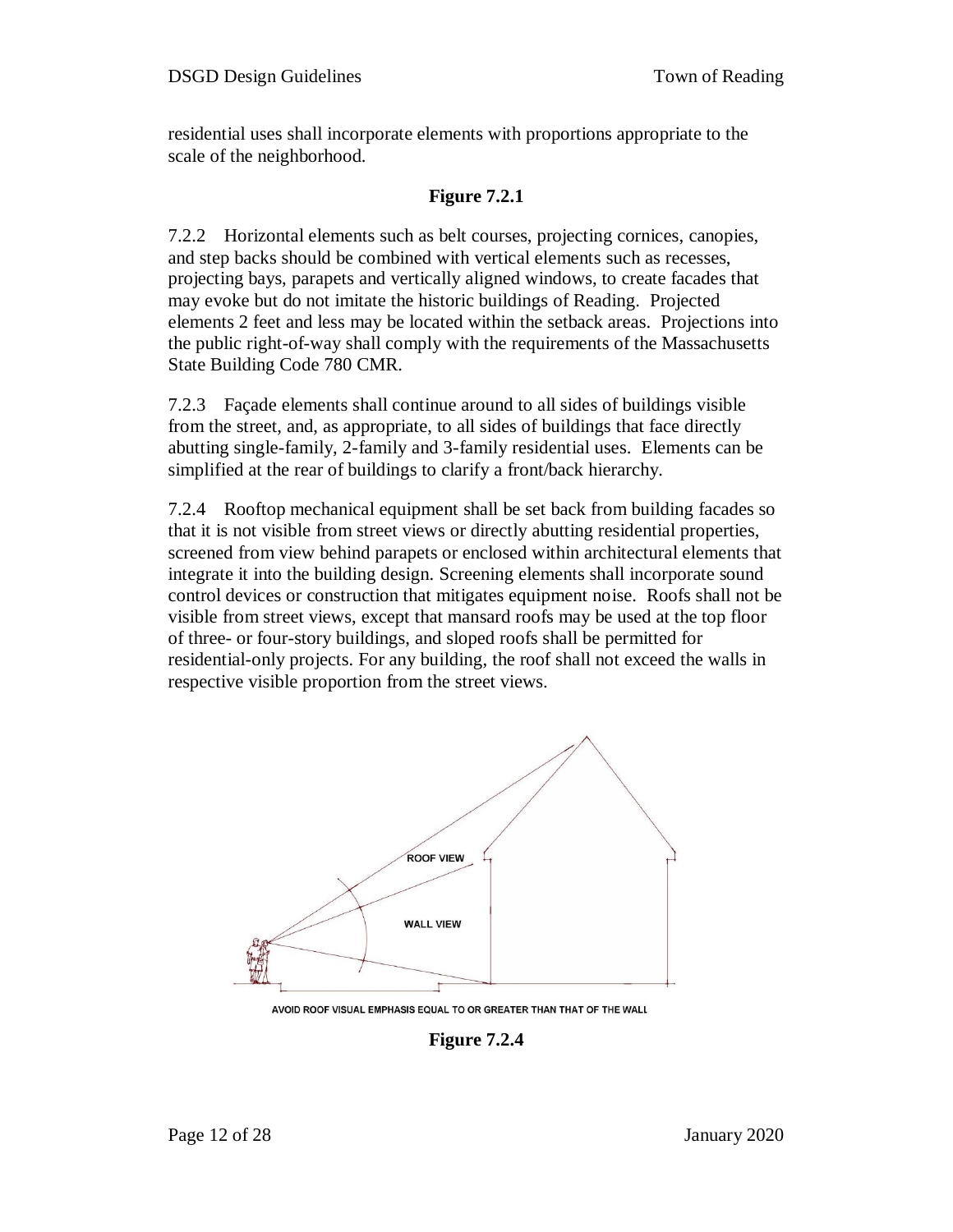7.2.5 Existing building facades with architectural significance are to be incorporated into new construction wherever feasible. Protected buildings can be changed only with the approval of the Reading Historical Commission.

7.2.6 Franchise Architecture, distinctive building design that is trademarked or identified with a particular chain or corporation and is generic in nature, shall not be allowed in the DSGD. To maintain the unique character of Downtown Reading, buildings shall not be branded using an architectural style of a company. Franchises or national chains may adapt their architectural style to follow these Design Standards and Guidelines, to create a building that is compatible with Downtown Reading.

## **7.3 Entries**

7.3.1 Entries are to be clearly articulated with projecting canopies or recesses for convenience, way-finding, and to activate the street front and pedestrian spaces. Residential and commercial entries shall be separated as required in ZBL Section 10.5.



ENTRANCES CLEARLY ARTICULATED AND DIFFERENTIATED

**Figure 7.3.1**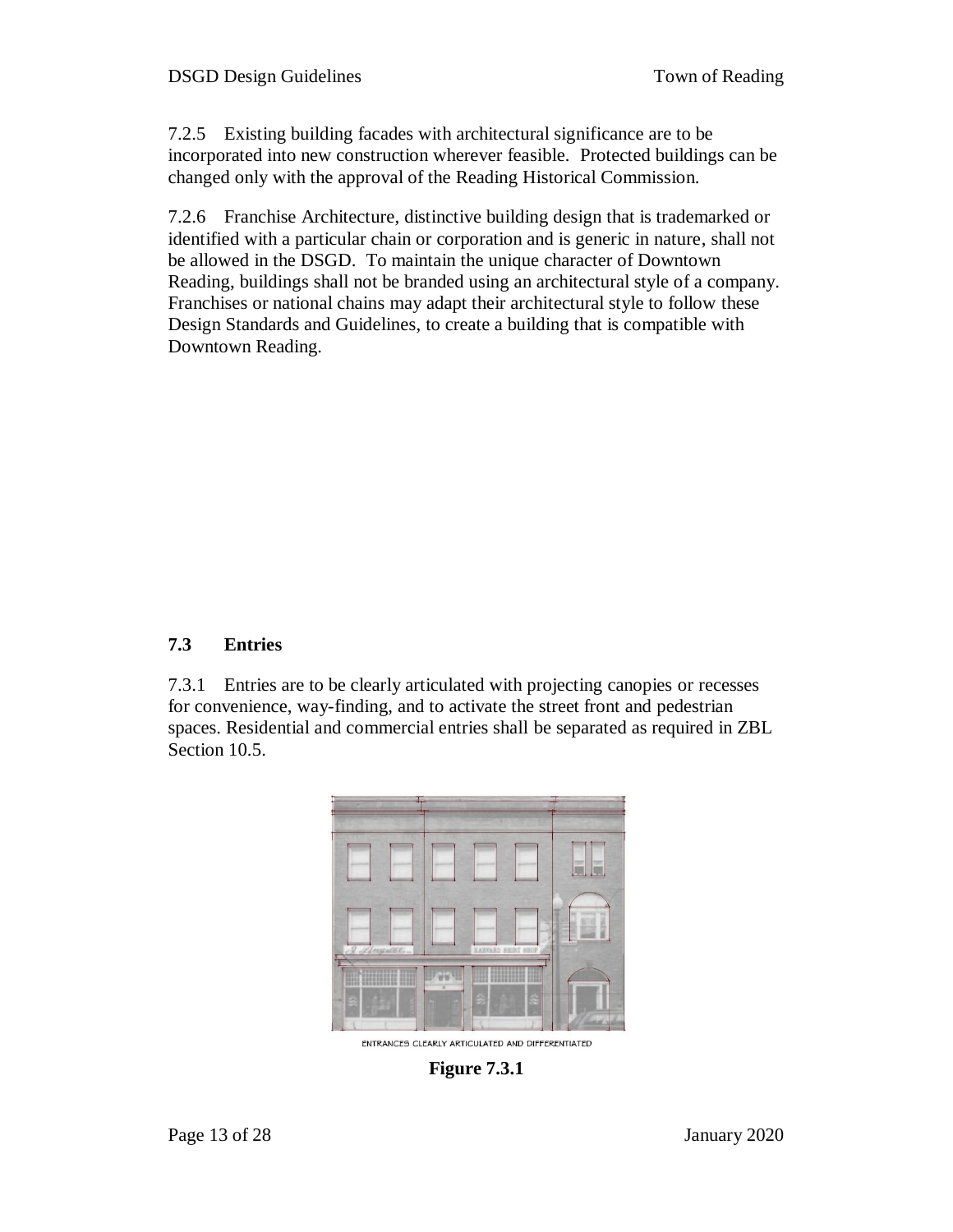7.3.2 Retail and commercial entries shall face a public sidewalk and be primarily transparent to reinforce the public nature of the ground floor uses. They shall be flanked by primarily transparent façade elements to reinforce this perception.

7.3.3 Lighting and signage shall be integrated into the entry design to reinforce the public nature of the entry.

7.3.4 Entries to upper floor residential and commercial uses are encouraged on commercial streets, but shall not interrupt the perceived continuity of the commercial streetscape.

## **7.4 Fenestration**

7.4.1 Fenestration shall reinforce the dominant horizontality for commercial uses and dominant verticality for residential uses to give legibility to different uses.



**Figure 7.4.1**

7.4.2 Ground floor commercial and retail uses shall be a minimum of 60% glass. The view into the first floor commercial or retail windows shall be maintained with a view into the sales floor or seating area. View windows shall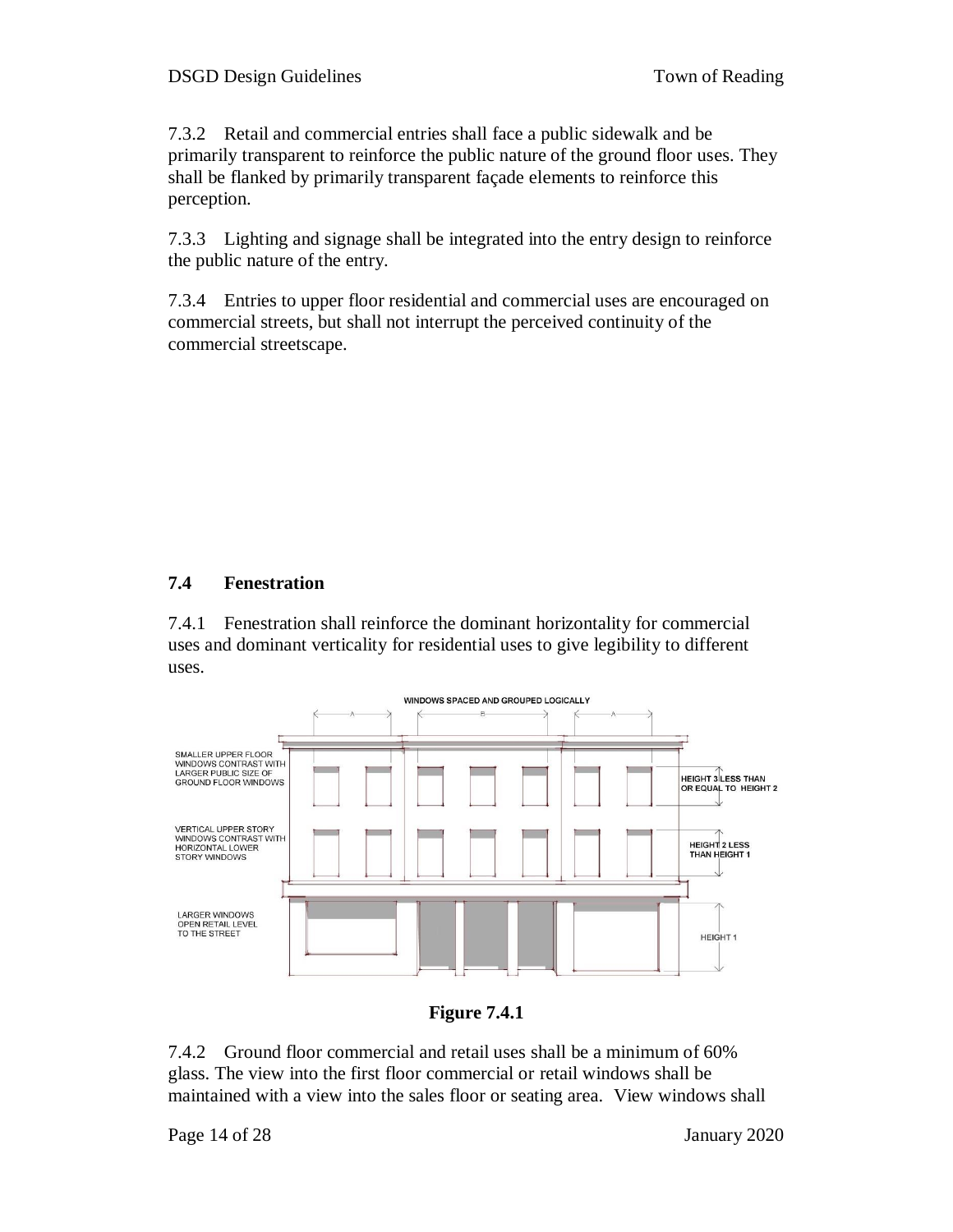not be blocked. Merchandise displays shall not include full-height backdrops that block the view.

Transom windows above view windows and doors are encouraged. Upper floor residential and commercial uses shall be differentiated from the public nature of the street-front uses. Glass shall be clear, or reflective only to the extent that such reflectivity reduces interior heat. Mirror glass is not permitted. No appliqués or other such deliberate screening shall be permitted. Signage on glass shall be as permitted in Section 9.



**Figure 7.4.2**

7.4.3 Protecting ground floor fenestration and defining commercial street fronts with overhanging awnings or canopies is encouraged. Operable windows and doors onto balconies and terraces at upper floor uses are encouraged.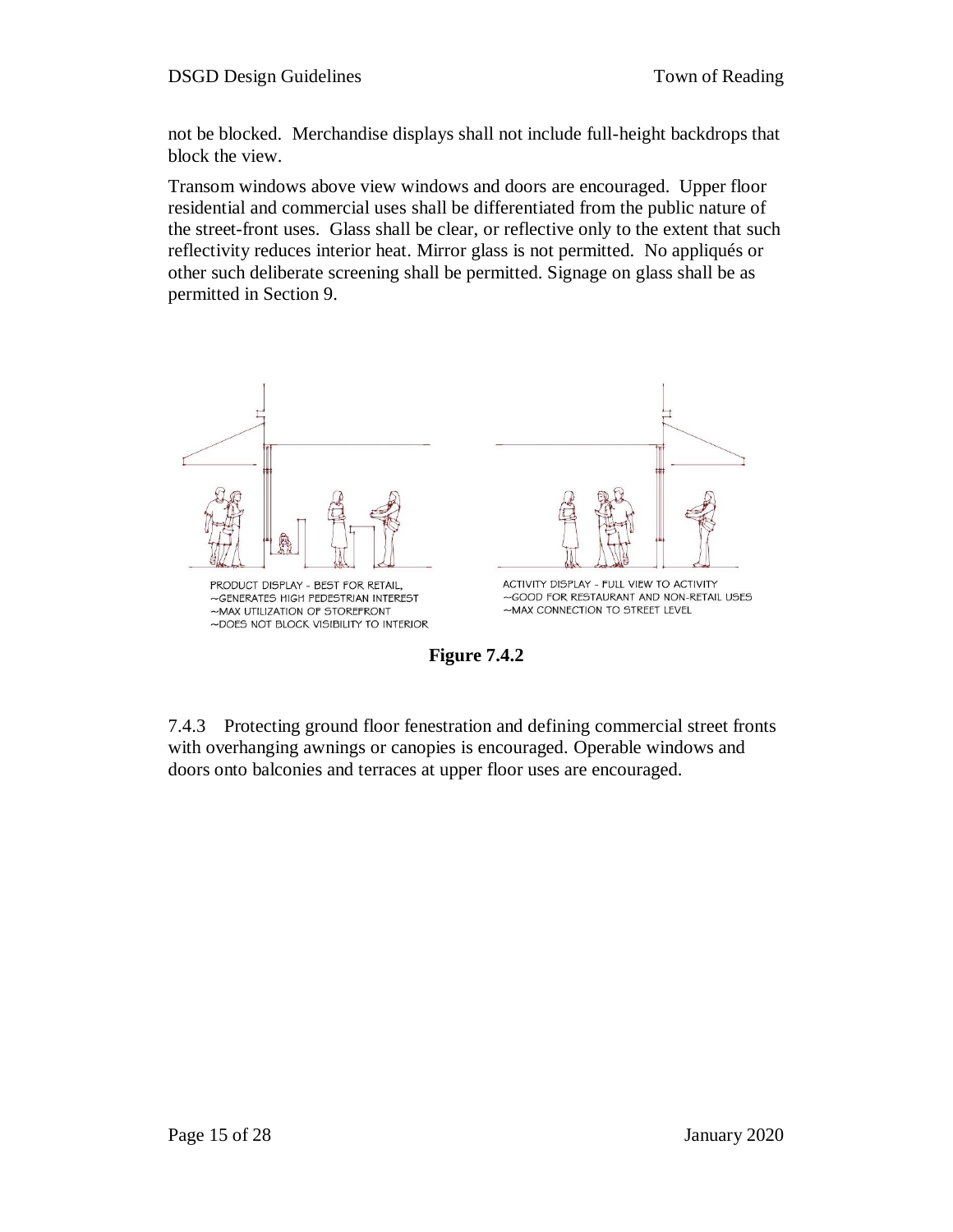

**Figure 7.4.3**

## **7.5 Materials**

7.5.1 Allowed exterior finishes include, but are not limited to: brick, stone, cast stone or other finished masonry, cementitious panels, glass, metal, wood, and cellular PVC trim.

7.5.2 Prohibited materials include vinyl siding and EIFS, although these materials may be used on facades not visible from the primary commercial streets or from directly abutting single-family, 2-family and 3-family residential uses, provided such materials are detailed and installed in such a manner as to be consistent with the intent of these Design Standards and Guidelines.

7.5.3 Changes in materials are encouraged to reinforce the massing requirements noted above. When changes in materials or colors occur, they shall articulate the difference between public and private uses, upper floors and lower floors.

7.5.4 Materials shall continue around to all sides of buildings, which are visible from the street, public parking areas or from directly abutting single-family, 2 family and 3-family residential uses. Elements can be simplified at the rear of buildings to clarify a front/back hierarchy.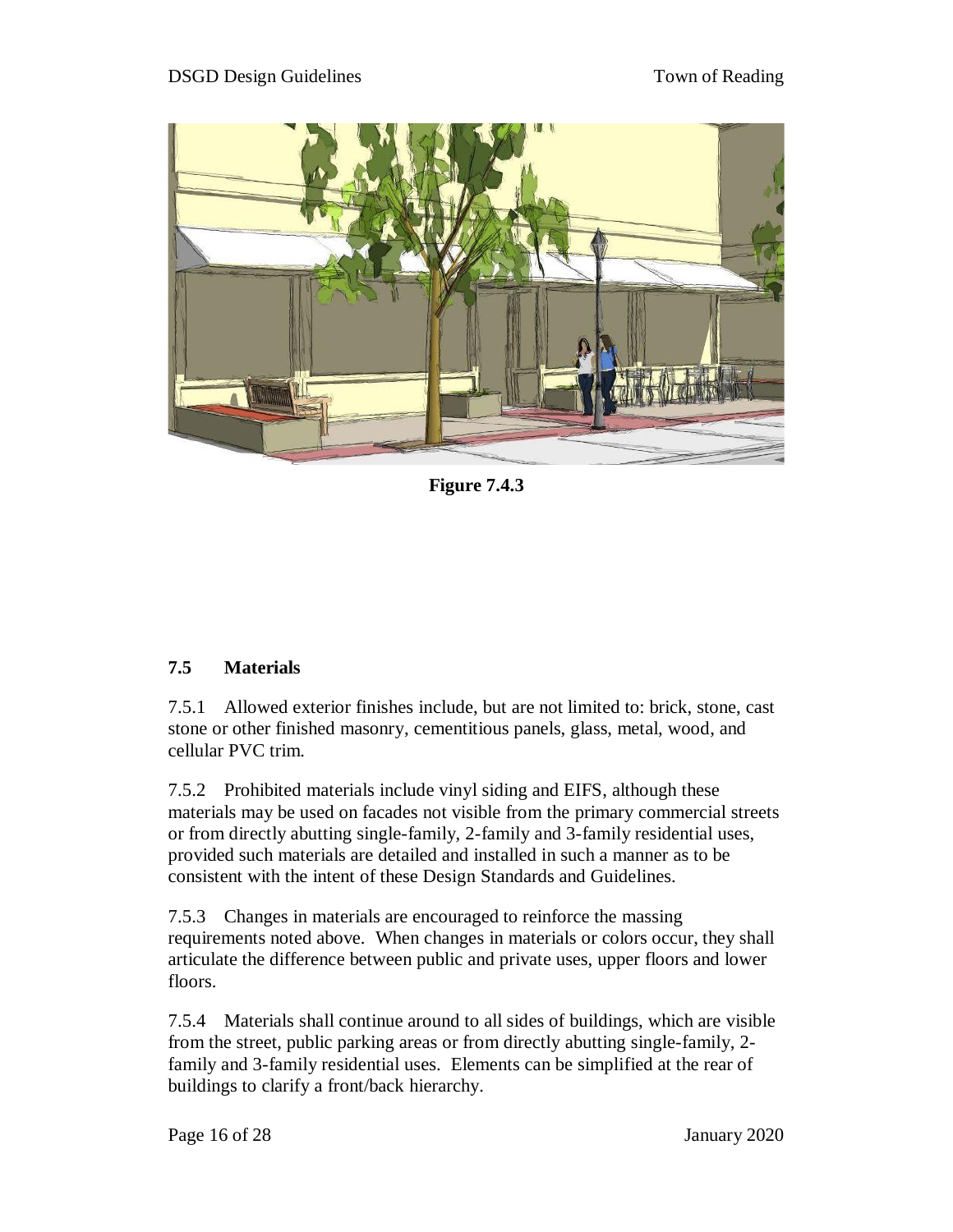7.5.5 Blank facades are not permitted. Changes in material, which are accompanied by a change in plane, vertical and / or horizontal elements shall be used to provide a pedestrian scale in areas where windows and doors are not functionally required.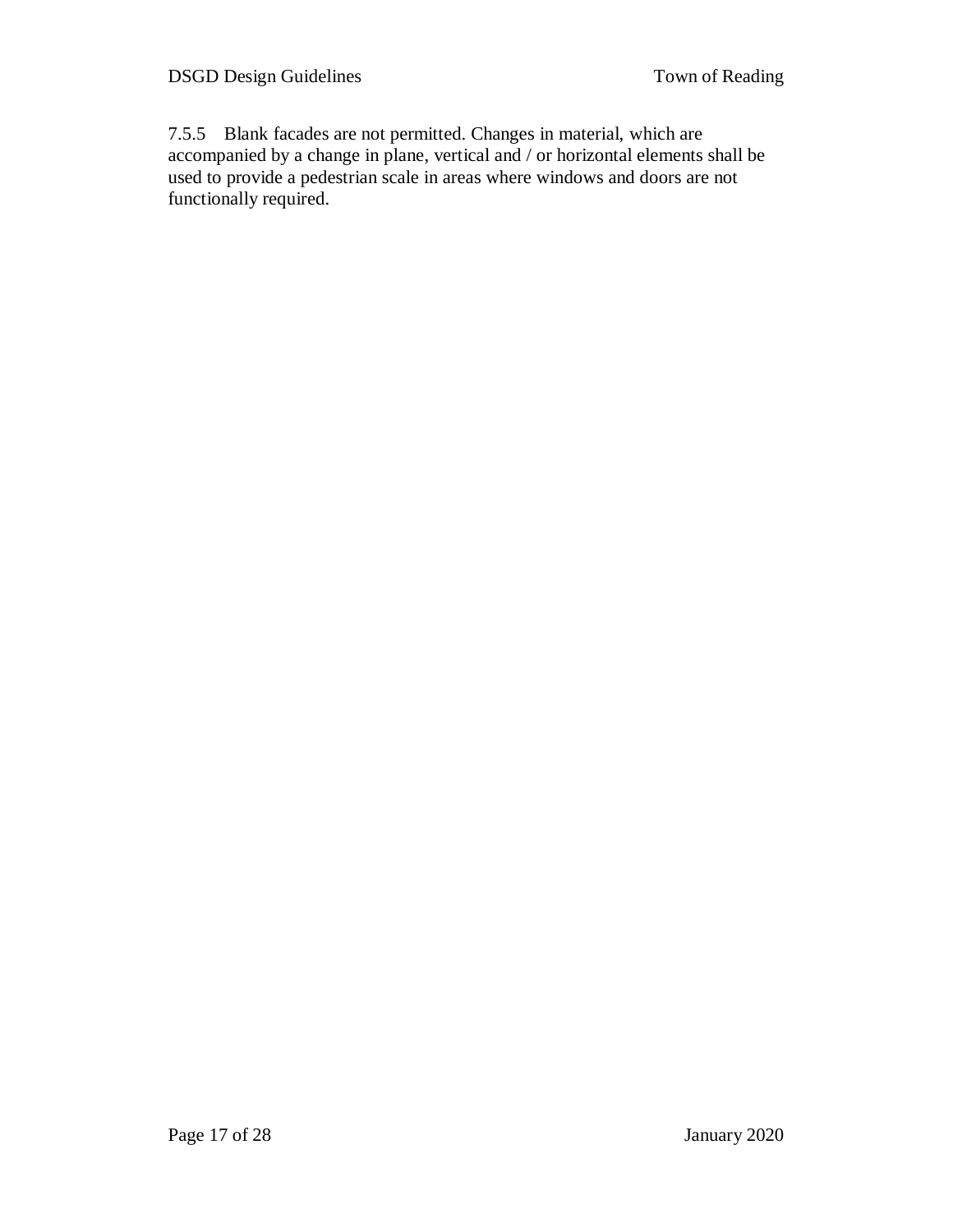#### **8. SITE DESIGN STANDARDS**

#### **8.1 Sidewalks**

8.1.1 New sidewalks shall not interrupt the continuity of existing sidewalk materials and dimensions. However, recessed entries and widened sidewalks devoted to outdoor uses, such as dining, can receive special materials and articulation that give spatial definition to these functions.

8.1.2 Amenities that increase the comfort of pedestrian movement along sidewalks such as lighting, projecting canopies, and street trees, are required.

8.1.3 Usable open spaces adjoining sidewalks that create activated pedestrian areas for dining, farmers markets, etc., are encouraged, especially those in the vicinity of public uses such as the commuter rail station.

8.1.4 Improvements to adjacent crosswalks, curbing and sidewalks to accommodate increased pedestrian activity associated with new developments are encouraged.

#### **8.2 Driveways and Parking**

8.2.1 Driveways and loading zones shall not interrupt the continuity of sidewalks and pedestrian spaces. Curb cuts shall be located away from the primary commercial streets whenever possible, preferably on side streets and alleys.

8.2.2 Parking lots shall not face primary commercial streets or be located in front of buildings. Whenever possible, parking areas should be located under or behind buildings; however, consideration and sensitivity shall be given and mitigation made for adverse visual impacts upon directly abutting single-family, 2-family and 3-family residential uses.

8.2.3 Parking lots behind buildings shall be aggregated across property lines wherever possible to maximize the efficiency of the paved space and minimize the number of curb cuts and driveways.

8.2.4 Below grade parking is encouraged, especially where existing changes in grade make on-grade access possible while allowing economical structuring of buildings above. Ramping must be incorporated within the building envelope or below grade, or along a side or rear yard setback.

8.2.5 Parking areas and loading zones that face directly abutting single-family, 2-family and 3-family residential uses shall be screened from view by fencing, plantings or both and conform to landscaping requirements in paragraph 8.3 below.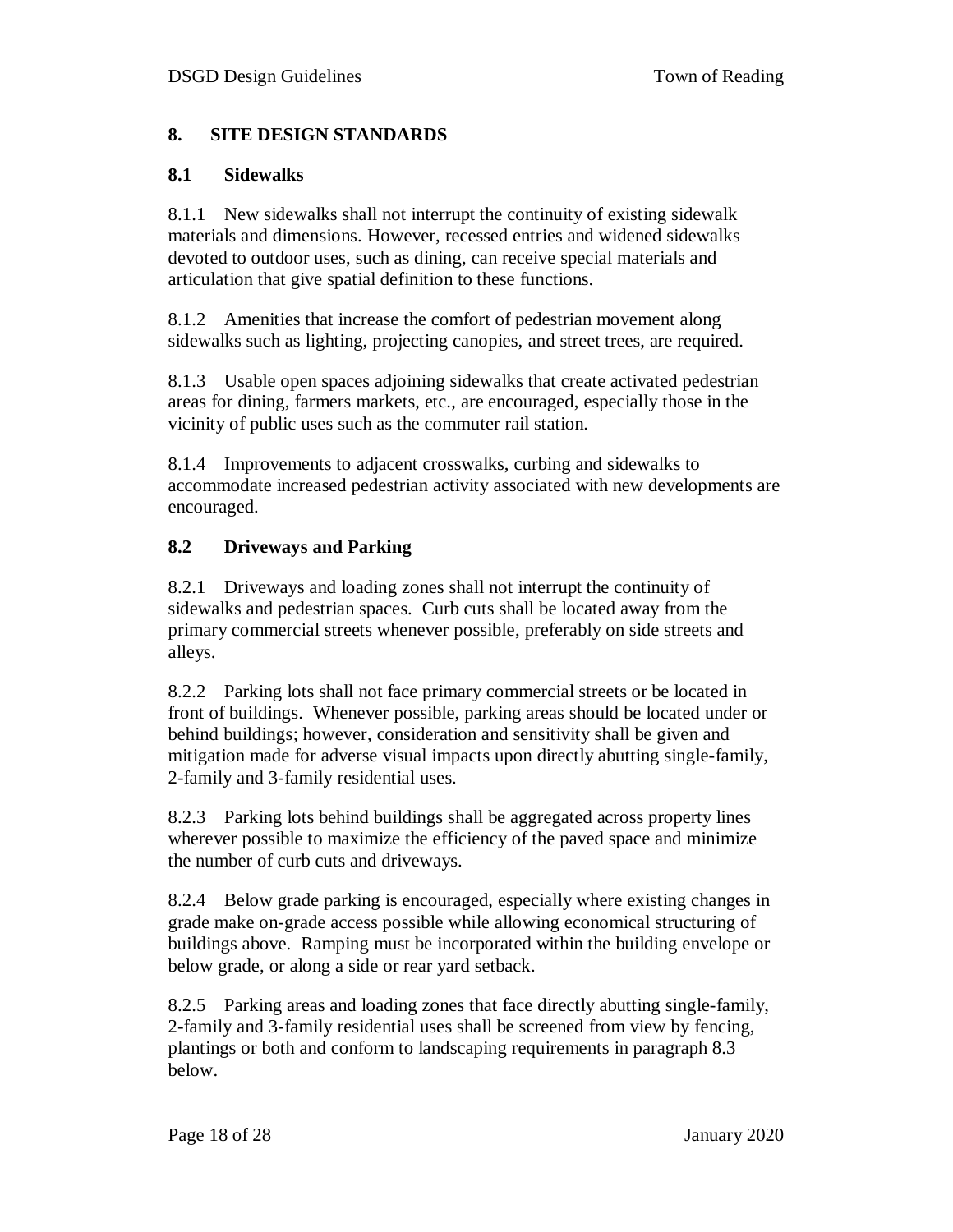8.2.6 Shared parking plans for proposed developments shall be developed in cooperation with the Town of Reading and shall be compatible with the Town's parking policy.

8.2.7 All parking areas and driveways must be designed to maximize pedestrian and vehicular safety. No driveways are to be located within 50' of an intersection unless a waiver is granted by the Select Board.

## **8.3 Landscaping**

8.3.1 Providing street trees that continue the planting plan established by the Town of Reading is encouraged.

8.3.2 Landscaping at retail frontages should be minimal and not interfere with the connection between the sidewalk and interior uses. Landscaping to define commercial entries or outdoor dining areas shall not interfere with the continuity of the sidewalks. Landscaping to define residential entries shall not compete with or overwhelm the continuity of the retail frontages.

8.3.3 Landscaping in surface parking areas is required – one tree in a minimum 50 square foot planting area for every 5 cars. Landscaping to buffer surface parking lots from directly abutting single-family, 2-family or 3-family residential uses is required.

8.3.4 Landscaping that creates usable public open space, or continues existing public open space, is encouraged, providing it does not interrupt the continuity of retail frontages or disengage buildings from the sidewalk in commercial areas.

8.3.5 Wherever possible plantings shall be native species that require minimal irrigation and fertilizer. Planting of invasive species is prohibited.

8.3.6 When feasible, healthy existing trees with a minimum 6" caliper and large canopy shall be preserved.

## **8.4 Lighting**

8.4.1 Façade lighting and architectural lighting shall articulate building uses and entries and reinforce the public nature of the sidewalk and building frontage.

8.4.2 Lighting along street fronts shall reinforce rather than compete with the continuity of the Town's street lighting. If the sidewalk includes street trees, streetlights shall be located between the trees so that the tree canopy does not interfere with illumination coverage.

8.4.3 Lighting in parking areas and at the side and rear of buildings should be designed to cut off light at the property line.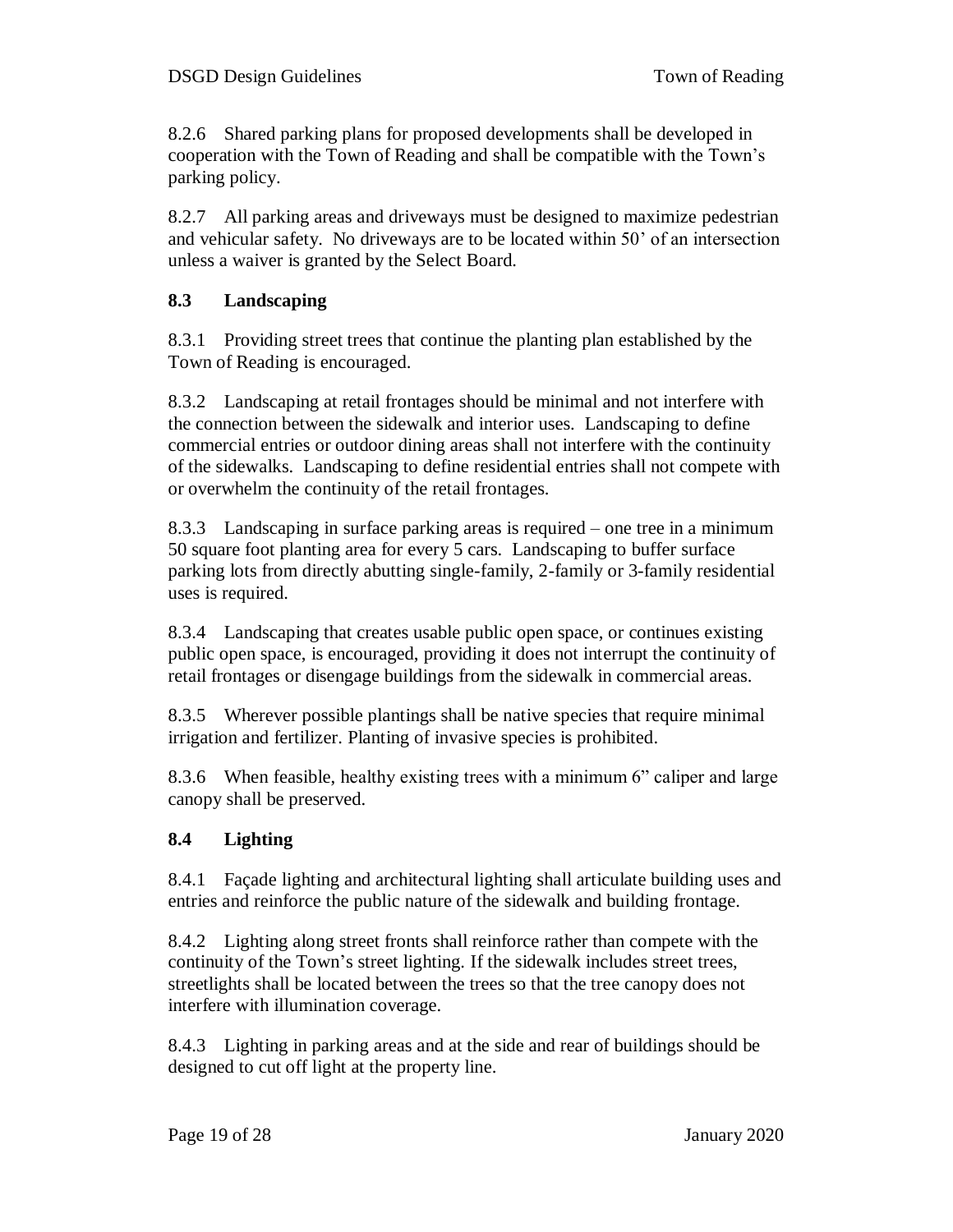8.4.4 Lighting should contribute to public safety by lighting entries, exits, and adjacent open spaces, as appropriate.

8.4.5 Lighting incorporated into signage, or illuminating signage, must conform to the sign requirements of the ZBL.

8.4.6 All lighting shall be oriented downward and otherwise conform to "dark skies" standards. Uplighting is permitted to light a primary entrance when the light fixture is mounted under an architectural element (e.g. roof, cornice, walkway, entryway or overhanging non-translucent eaves) so that the uplight is captured.

8.4.7 Light poles and light fixtures shall be no higher than 15' above grade.

8.4.8 Lighting for commercial uses shall be designed to shut off at the close of business. At the discretion of the CPDC, lighting along Primary Commercial Streets may be on longer in order to activate the streetscape.

8.4.9 Prohibited lighting includes neon or other edge-glowing sources, mercury vapor, low pressure sodium, high pressure sodium, searchlights, and flashing or changing light sources.

## **8.5 Utility Areas and Utilities**

8.5.1 Dumpsters, mechanical equipment and utility meters shall be located in low visibility areas and areas that minimize the impact to directly abutting singlefamily, 2-family, and 3-family residential uses, and shall not interrupt the continuity of the sidewalk and building facades.

8.5.2 When dumpsters and mechanical equipment cannot be located within buildings they shall be screened by elements compatible with the architecture of the building.

8.5.3 Where possible and feasible, shared loading areas, dumpsters, and mechanical equipment shall be incorporated into the design.

8.5.4 No above ground electrical lines or utility cables will be permitted.

8.5.5 Burial of overhead utility lines adjacent to new development will be required.

## **8.6 Drainage and Stormwater Management**

8.6.1 Stormwater management systems shall incorporate "Best Management Practices" (BMPs) as prescribed by the Massachusetts Department of Environmental Protection, in addition to employing Low Impact Development (LID) strategies. BMP/LID means and methods should be carefully integrated within the site design approach with the goals of decentralizing stormwater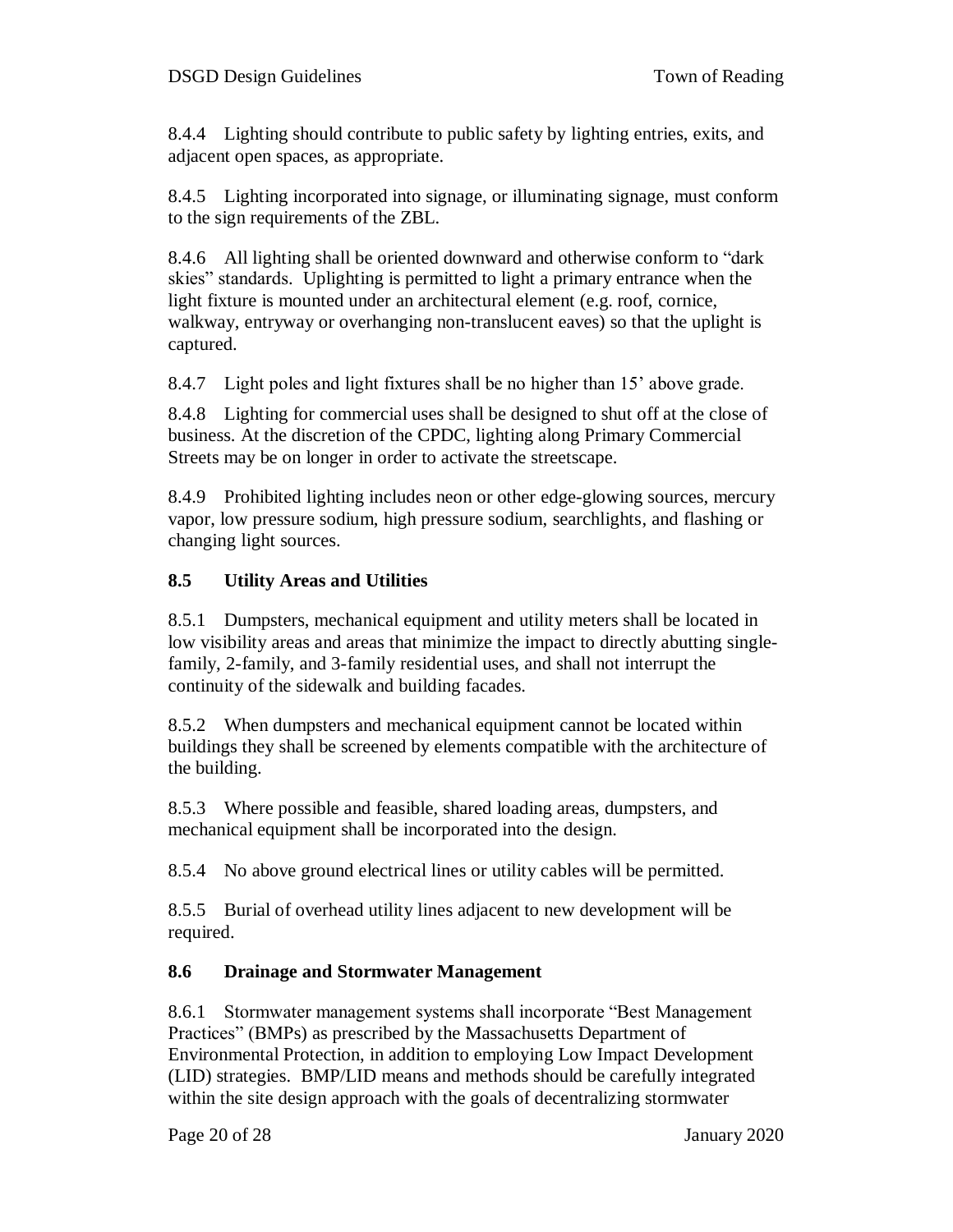management systems to the greatest extent practicable and minimizing the environmental impacts of the new development. The specific goals of the BMP/LID measures should be mitigation of post-development downstream impacts and achieving the highest level of water quality for all storm water runoff.

8.6.2 Systems and the designed approach for stormwater management should include elements such as infiltration chambers, landscaped swales, vegetated raingardens, infiltration trenches, dry-wells, permeable pavement and other runoff controlling features that in combination serve to achieve BMP/LID goals.

8.6.3 A Stormwater Operations and Maintenance Plan shall be submitted *at the time of application* for all Development Projects to ensure compliance with the District By-Law. The plan shall include a map of the proposed system, and shall specify the parties responsible for the system, easements required, and a schedule for maintenance tasks.

8.6.4 All water from roofs and paved areas shall be retained on site, where possible, and recharged into the ground, or incorporated into a recovery system for use as on-site irrigation, graywater flushing, etc.

8.6.5 Pervious paving is recommended, along with landscaping and pervious landscaped areas.

8.6.6 Sites shall be graded as necessary to prevent ponding of water.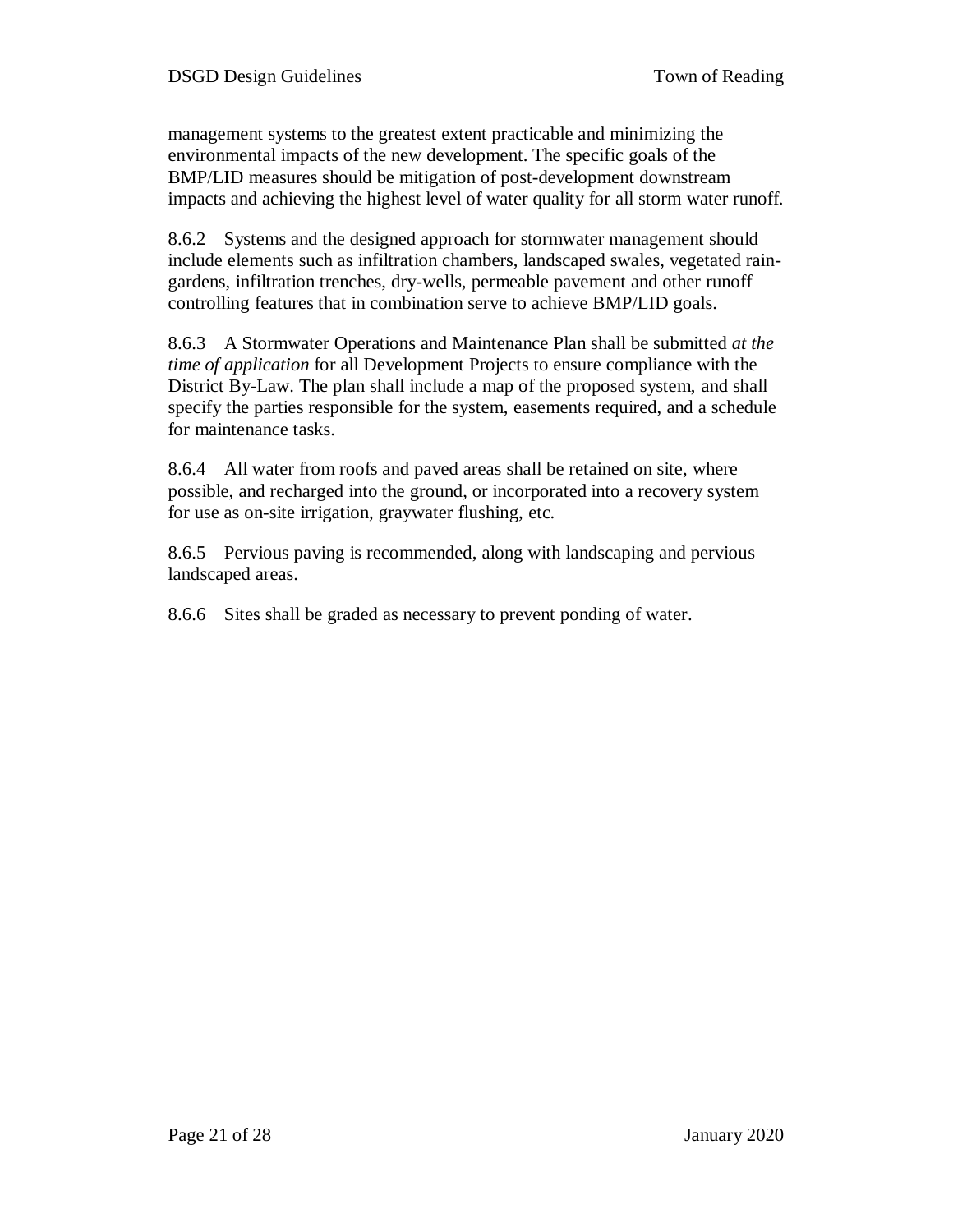## **9. SIGNAGE DESIGN STANDARDS**

#### **9.1 Exterior Signs**

9.1.1 Signage shall be provided to identify residential and non-residential uses. Signs shall be made of natural materials or have a natural appearance.

9.1.2 A residential-only development or the residential component of a mixeduse development project shall be permitted one sign at each principal entrance to the site. The sign shall identify the name and address of the development and shall not exceed 16 square feet.

9.1.3 Each mixed-use development project in the District may include a primary storefront sign, a storefront cantilevered sign, a display window sign and an awning, or some combination thereof.

9.1.4 Signs on buildings should not obstruct elements such as cornices, arches, lintels, pediments, windows, pilasters, etc.

9.1.5 Signs in the District should be designed primarily to be visible to pedestrians or slow-moving vehicular traffic. Wording should be kept to a minimum and the use of logos is encouraged.

9.1.6 No sign-maker labels or other identification (including UL label), are permitted on the exposed surfaces of signs, except as may be required by the building code. If required, such labels or other identification shall be in an inconspicuous location.

9.1.7 Awnings that are used to provide signage should be standardized by height above grade, type, size, materials, colors, illumination and method of installation, across the building façade and within the block to the largest extent practical.

## **9.2 Primary Storefront Sign**

9.2.1 A primary storefront sign shall be located within a sign band beginning approximately 8 to 15 feet above the finish floor level. When a tenant has elevations fronting on different sides of a building, the tenant may have a primary storefront sign on each façade. Wall signs in multi-tenanted buildings shall be placed within the same sign band. The placement of wall signs on individual buildings shall respect the sign band on adjacent buildings.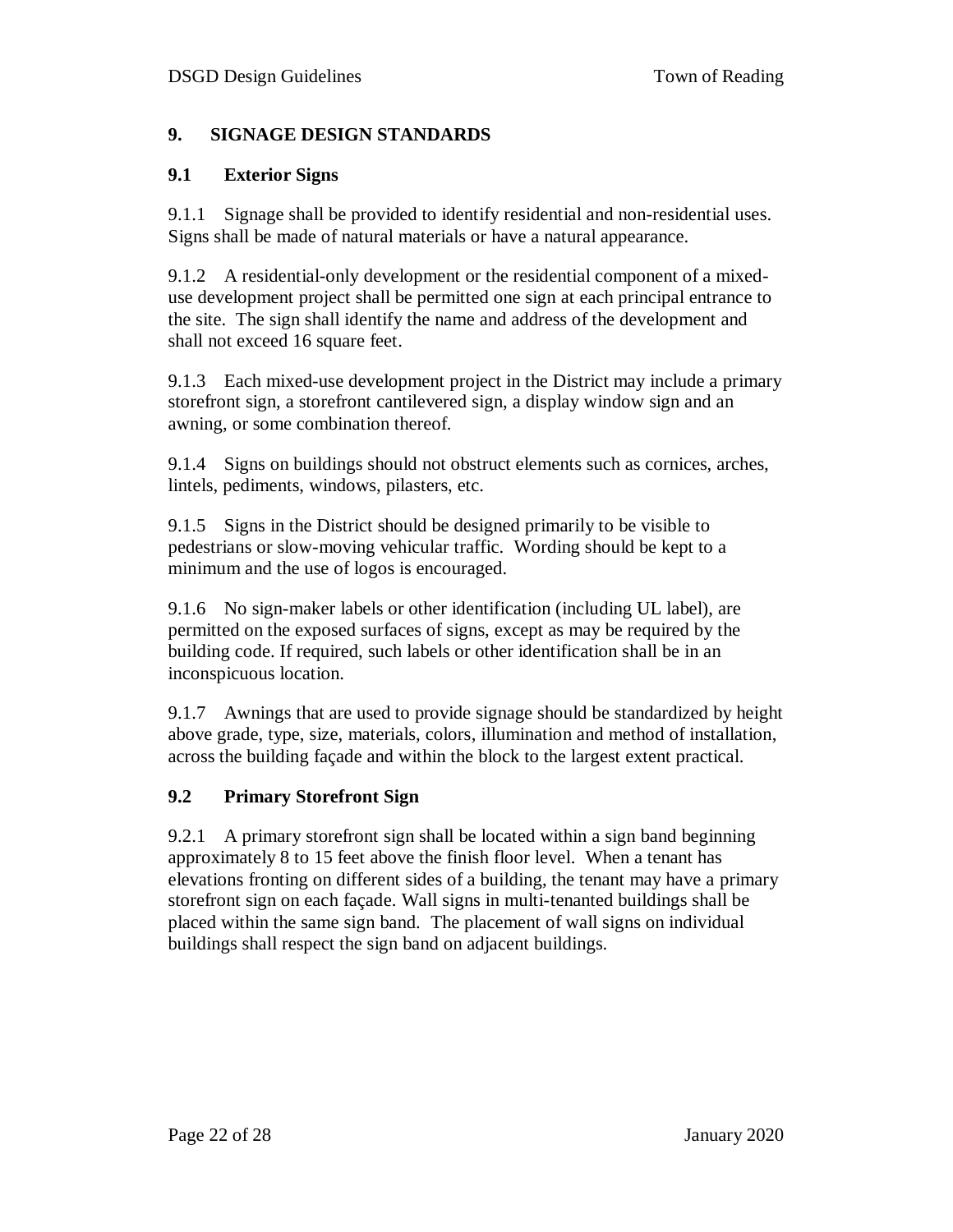9.2.2 The total sign area for the primary storefront sign shall not contain more than two square feet of sign area for each linear foot of storefront. Sign area shall be calculated by creating a box around the main body of the primary sign. The storefront lease line width multiplied by two equals the maximum sign area in square feet, and may not exceed 75 square feet.



SIGNAGE AREA GUIDE

**Figure 9.2.2**

9.2.3 Signage above the sills of the second story windows shall be confined to painted or applied letters on the window glass, provided that such signs advertise the organizations therein. Signage is not permitted on continuous, horizontal "curtainwall" type windows in upper stories.

## **9.3 Storefront Cantilevered Sign**

9.3.1 Each tenant will be allowed to construct and install a cantilevered ("blade sign"), installed perpendicular to the building façade, not in excess of eight (8) square feet as measured on one face of the sign. Any such storefront cantilevered sign shall not count toward the total allowable area of signage on a single façade.

9.3.2 One storefront cantilevered sign will be allowed per tenant on each elevation of a building with a customer entrance. The sign shall be attached to the tenant storefront at a minimum 8' 6" above finish floor level.

9.3.3 Each storefront cantilevered sign may be externally illuminated with two integrated lights (one light on each sign face or panel). The sign may be square,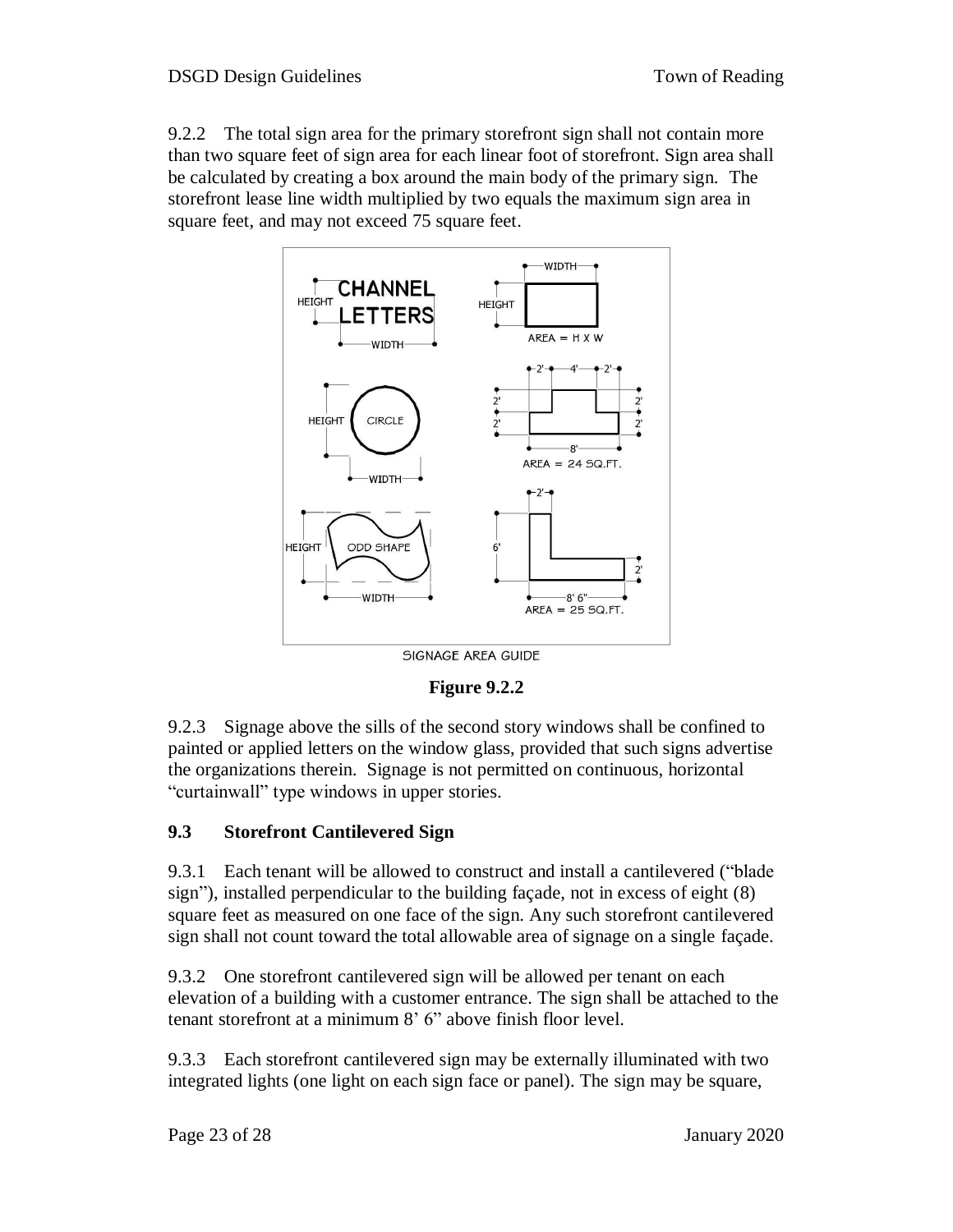round, elliptical or other shape. Complex shapes and three-dimensional letters or figures are encouraged. Formed plastic, injection molded plastic, and internally illuminated panels are prohibited.

9.3.4 Signs on the inside or outside surface of display windows may be permitted provided, however, that such signage shall not cover more than ten percent (10%) of the display window area and shall be lighted only by building illumination (white, non-flashing).

## **9.4 Awnings**

9.4.1 Awnings shall be made of fire resistant, water repellent marine fabric (e.g. canvas) or may be constructed of metal or glass. Vinyl or vinyl-coated awning fabric will not be permitted.

9.4.2 Patterns, graphics and stripes are encouraged.

9.4.3 Continuous, uninterrupted awning spans are not permitted. Fixed awnings shall not span numerous bays, windows or store fronts. The awnings should be harmonious with one another and should delineate storefronts on a multi-tenant building.

9.4.4 Internally illuminated awnings are not permitted, except that down lighting that is intended to illuminate the sidewalk may be provided under the awning. All lighting under a canopy shall be cutoff or recessed, with no lens dropping below the horizontal plane of the canopy. The light source shall not illuminate or cause the awning to "glow".

#### **9.5 Prohibited Sign Types**

The following sign types are prohibited in the DSGD:

9.5.1 Signs employing luminous plastic letters are prohibited.

9.5.2 Signs or lights that move, change, flash, or make noise are prohibited. Such prohibition shall include commercial balloon devices, high powered search lights and signage expressed or portrayed by emitted light, digital display or liquid crystal display. Where permitted, indicators of time or temperature may move.

9.5.3 Box style cabinet signs or "can" signs are prohibited, whether internally illuminated or not.

9.5.4 Signs utilizing paper, cardboard, Styrofoam, stickers or decals hung around, on or behind storefronts, or applied to or located behind the storefront glazing are prohibited.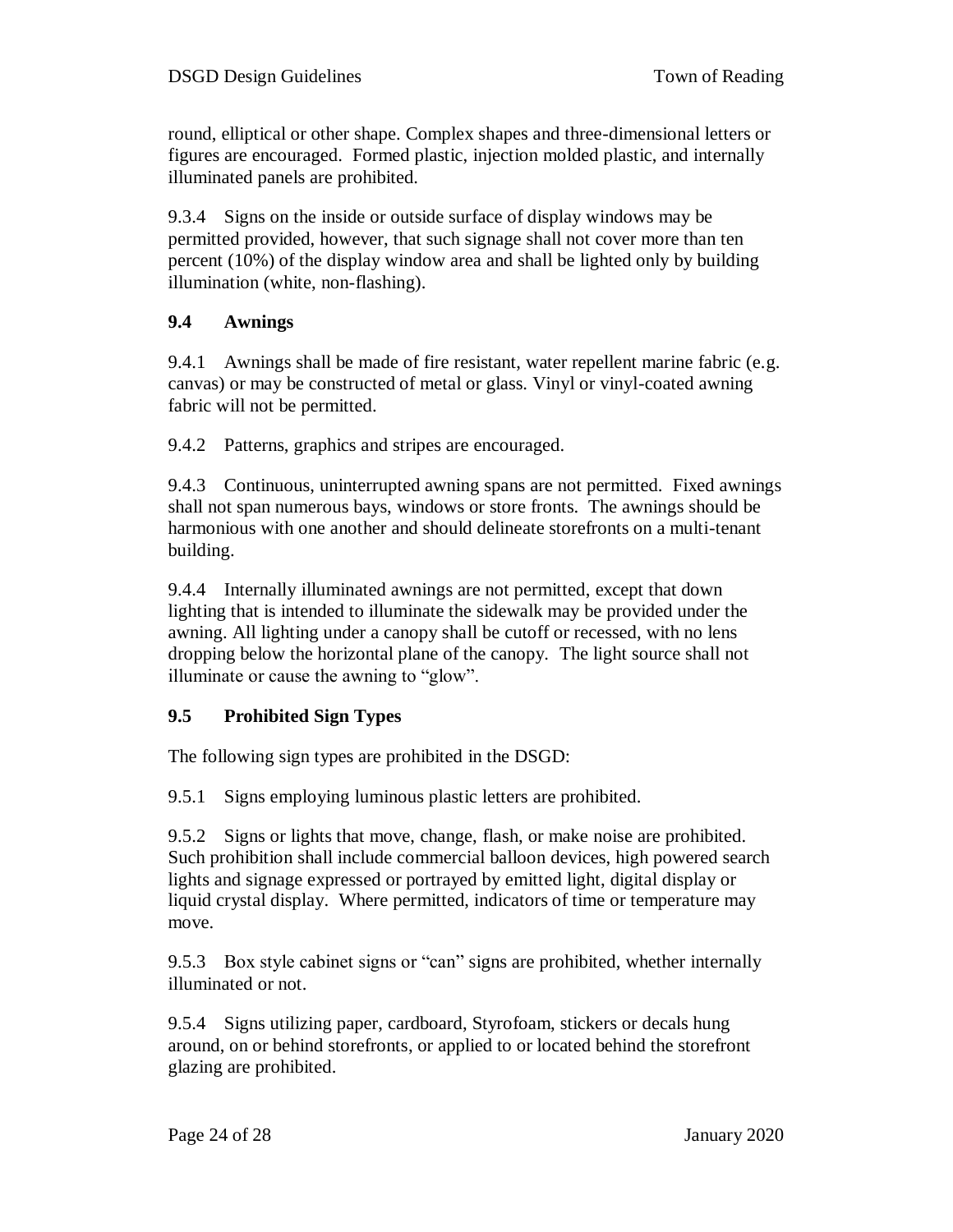9.5.5 Any imitation of official traffic signs or signals, or use of such words as "Stop," "Look," "Danger," "Slow," "Caution," or "Warning" is prohibited.

9.5.6 No red or green lights or any lighting effect utilizing such colors may be used on any sign if, in the opinion of the Chief of Police, such light or lighting would create a hazard to the operation of motor vehicles.

9.5.7 Directories shall not be located outside of the buildings.

9.5.8 Roof, pole or pylon signs are prohibited.

9.5.9 Inflatable figures and/or signs are prohibited, whether movable or stationary.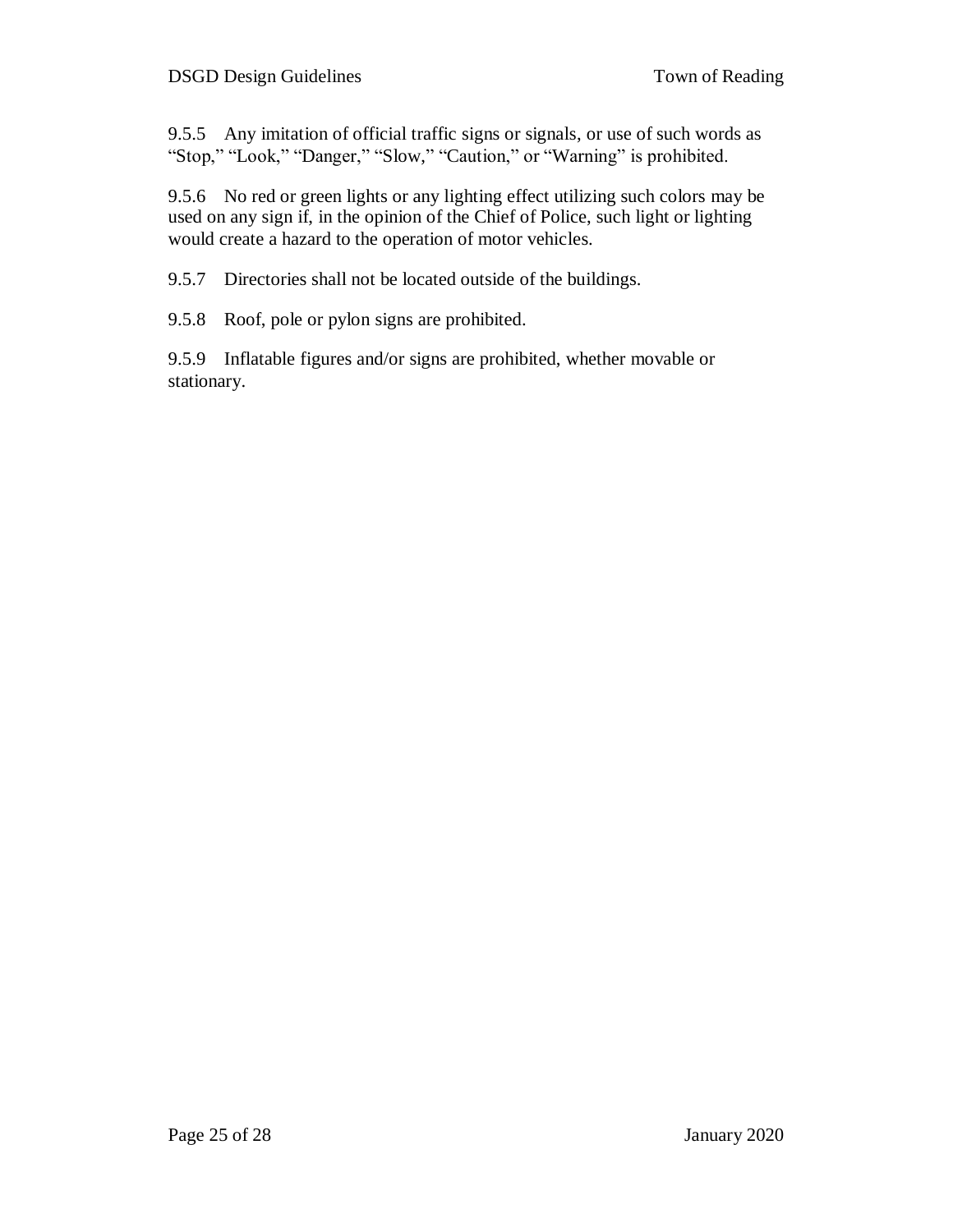#### **10.0 ADDITIONAL CONSIDERATIONS FOR DISTRICT EDGES & TRANSITIONAL AREAS**

#### **10.1 Purpose of Section 10.0**

The purpose of Section 10.0 is to outline a set of conditions that capture a given area at a given time in order to allow neighborhoods to change, and to provide flexibility for developments to adapt to contextual changes while also giving consideration to existing single-family, 2-family and 3-family residential uses and historic sites in the downtown and on the District edges. Section 10.0 sets forth Guiding Principles for such consideration where these distinct and unique neighborhood conditions exist.

#### **10. 2 Definitions**

District Edge: the outermost edge of the Downtown Smart Growth District, where it is directly abutting another building lot and not bounded by a significant man-made (i.e. railroad, major street) or natural (i.e. river, wetland resource) feature.

Transitional Area: a site proposed for development or redevelopment under Chapter 40R that meets any of the following criteria: (1) is located at the District Edge, (2) is directly abutting a lot containing a historic or cultural resource listed on the Town of Reading's Historical and Architectural Inventory, or (3) is directly abutting a lot containing a single-family, 2-family or 3-family dwelling, either within or outside of the District.

#### **10.3 Applicability**

The Guiding Principles outlined in this Section supplement those in Section 6 and should be taken into consideration – in parts or as a whole based on overall project design and context – whenever any proposed development or redevelopment site is located at the District Edge and/or can be considered a Transitional Area. Guiding Principles identify the Town's goals and aspirations for the District and are intended to provide focus to a Project's planning and design. To the extent these Guiding Principles include binding Design Standards, such standards are indicated by the word "shall".

#### **10.4 Design Principles**

10.4.1 Building height shall be measured from the pre-development site grade.

10.4.2 Proposed setbacks, step backs and façade treatments should address directly abutting properties.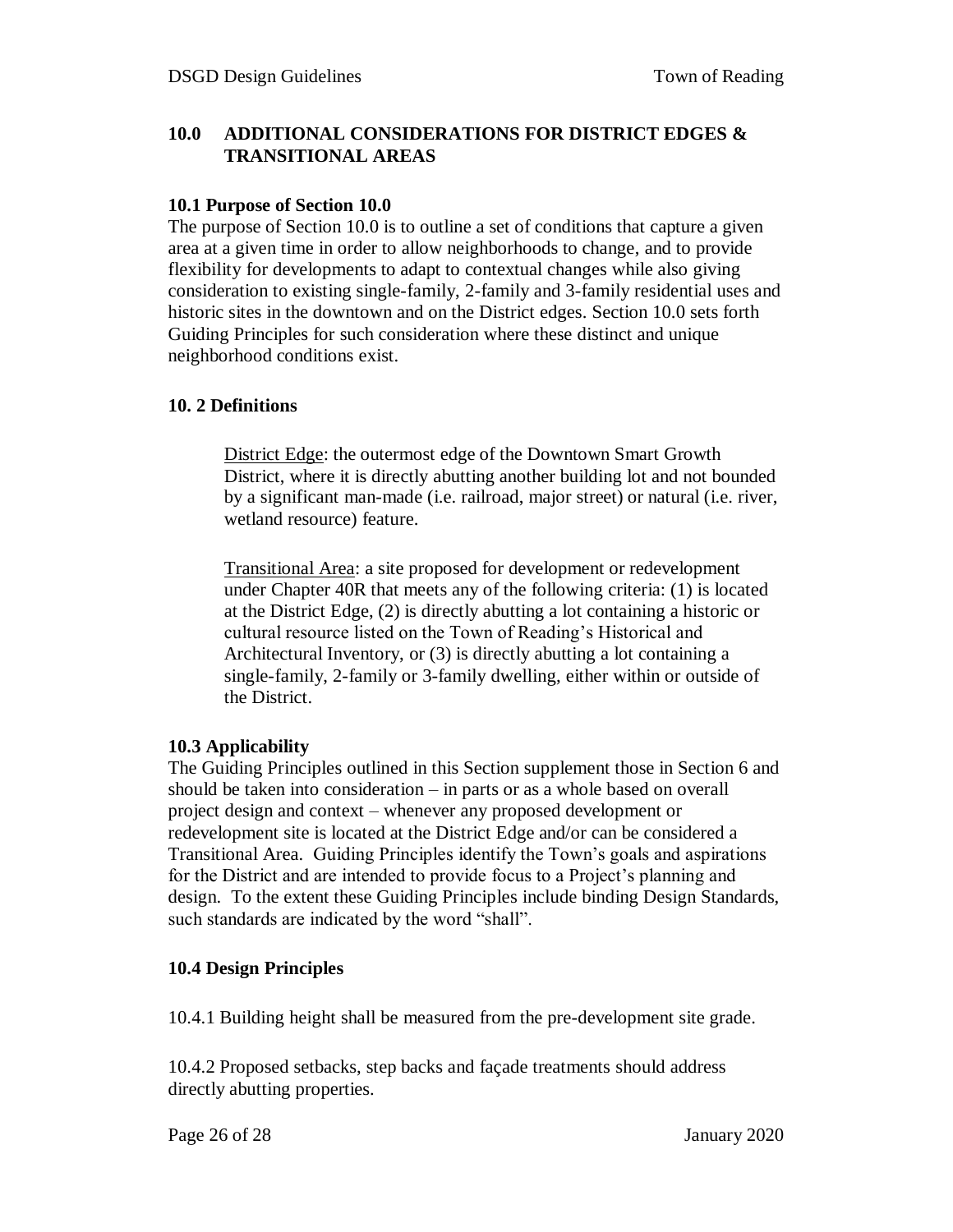10.4.3 Massing and scale should be complementary to nearby buildings, should reinforce the compatibility and relationship between structures, and should be harmonious with the nearby architectural character.

10.4.4 Buildings shall be no greater than 80' in length without a physical or material break to allow for light and views. On blocks with a variety of uses, building heights, and setbacks, buildings shall be designed to foster a repetition of existing streetscape patterns (i.e., solid-void-solid-void).

10.4.5 The proposed use should consider the impact of all vehicular circulation, including but not limited to occupant parking, fire and safety apparatus, loading and deliveries, and employee and customer vehicles. Functional elements should be located so as to ensure safety, provide sufficient clearances, minimize disruption to traffic patterns and respect the privacy of abutters.

#### **10.5 Design Considerations for Transitional Areas**

10.5.1 If directly abutting a historic structure or structure with a significant design feature, then consideration should be given for the preservation of views and the visual prominence of said structure or feature.

10.5.2 If directly abutting a single-family, 2-family or 3-family residential use, then consideration should be given for locating the majority of the proposed density of the project away from said residential use.

10.5.3 If directly abutting a single-family, 2-family or 3-family residential use, then consideration should be given for how the project can address and engage the existing residential fabric (i.e., comparable materials, complimentary architectural typologies, inviting landscaping, etc.).

10.5.4 If directly abutting a single-family, 2-family or 3-family residential use, then consideration should be given for how the project can be sensitively screened or buffered from the existing residential fabric in order to protect the privacy of abutters (i.e., a combination of setbacks, step backs, landscaping, etc.).

10.5.5 If directly abutting a single-family, 2-family or 3-family residential use, then consideration should be given to shadows, and the applicant shall submit stamped and sealed shadow studies. Projects should be designed so that no building casts an unacceptable shadow on an existing single-family, 2-family or 3-family residential use. In addition, shadows cast on public spaces, such as sidewalks and parks, should be kept to a minimum.